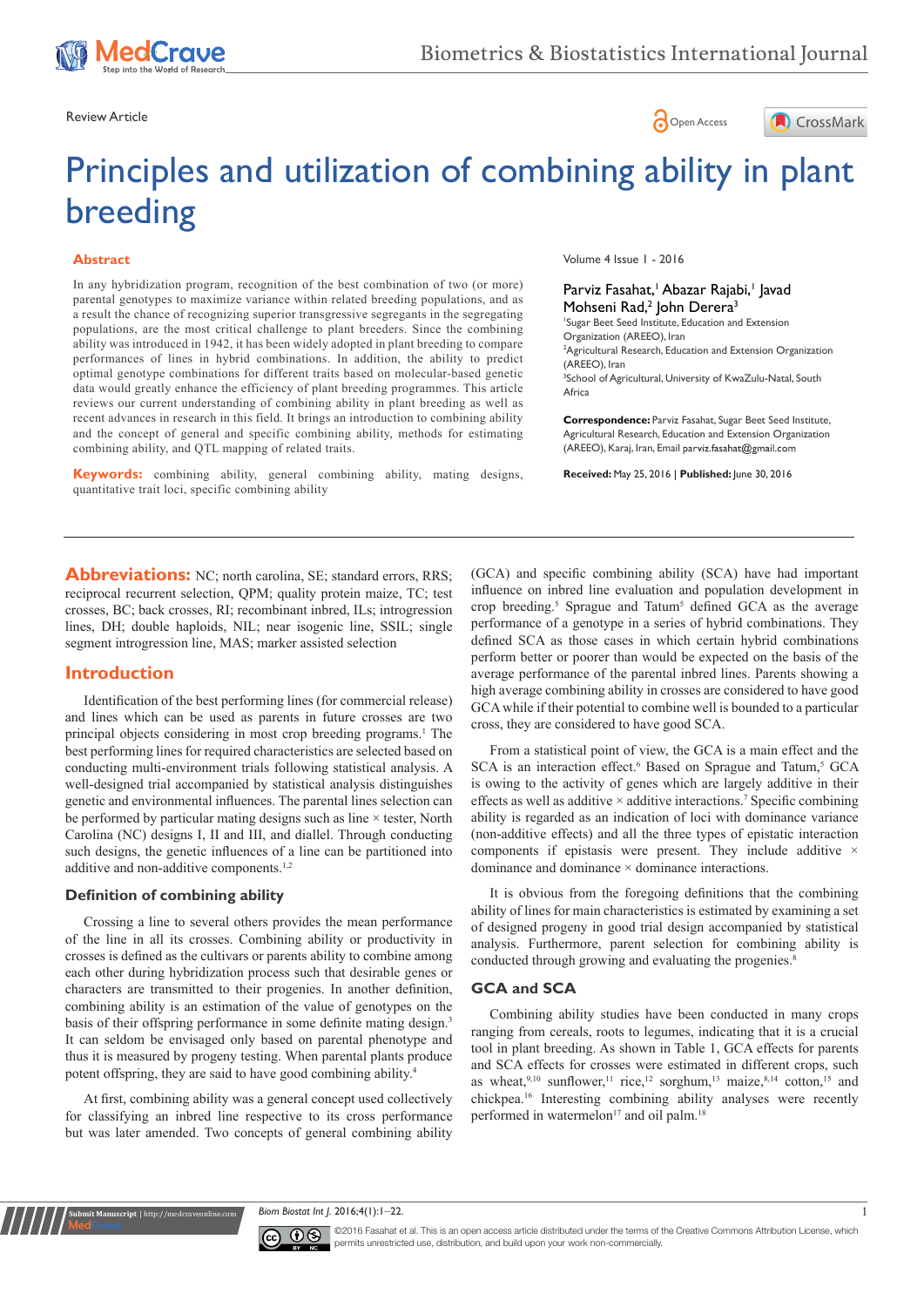| <b>Crop Species</b>                                    | <b>Experimental Material</b>                                                                                   | <b>Type of Cross</b> | <b>GCA Dominance</b>                                                                    | <b>SCA Dominance</b>                                                                                 | <b>References</b> |
|--------------------------------------------------------|----------------------------------------------------------------------------------------------------------------|----------------------|-----------------------------------------------------------------------------------------|------------------------------------------------------------------------------------------------------|-------------------|
| Cotton (Gossypium<br>hirsutum L.)                      | 7 testers/restorers<br>(male parents) and three<br>cytoplasmic genetic male-<br>sterile lines (female parents) | Line × tester        | Bundle strength and fiber<br>elongation                                                 | Seed cotton yield, gin<br>turnout, and micronaire                                                    | 9                 |
| Cotton                                                 | 10 F2 hybrid populations                                                                                       | Half diallel         | Lint yield, lint percentage,<br>boll number, lint index, boll<br>weight, seeds per boll | Lint index, boll weight,<br>seeds per boll                                                           | 15                |
| Maize (Zea mays L.)                                    | 16 inbred lines                                                                                                | Factorial design     | Grain and stover yield,<br>stover fodder quality                                        | Grain and stover yield                                                                               | 20                |
| Maize (Zea mays L.)                                    | 9 elite inbred lines                                                                                           | Diallel              | Kernel rows per ear                                                                     | Grain yield, kernels per<br>row                                                                      | 4                 |
| Maize (Zea mays L.)                                    | 11 fixed inbred lines and one<br>open-pollinated variety                                                       | Diallel              | Grain yield, anthesis date,<br>grain texture, plant height                              | Anthesis silking interval<br>(days), ears per plant,<br>husk cover, root lodging<br>and ear position | 21                |
| Maize (Zea mays L.)                                    | 15 inbred lines                                                                                                | Diallel              | Grain yield                                                                             |                                                                                                      | 22                |
| Maize (Zea mays L.)                                    | 12 inbred lines                                                                                                | Diallel              |                                                                                         | Grain yield                                                                                          | 23                |
| Maize (Zea mays L.)                                    | 14 early maturing inbred lines                                                                                 | Diallel              | Grain yield                                                                             |                                                                                                      | 24                |
| Maize (Zea mays L.)                                    | 8 inbred lines                                                                                                 | Diallel              | $\beta$ -carotene content                                                               |                                                                                                      | 25                |
| Maize (Zea mays L.)                                    | 10 inbred lines                                                                                                | Diallel              | Total carotenoids                                                                       |                                                                                                      | 26                |
| Popcorn (Zea mays<br>$\lfloor . \rfloor$               | 9 lines (eight tropical and one<br>temperate lines)                                                            | Diallel              |                                                                                         | Seed quality                                                                                         | $27$              |
| Artemisia annua<br>(asteraceae)                        | 30 parental lines                                                                                              | Diallel              | Artemisinin concentration<br>and biomass                                                |                                                                                                      | 28                |
| Cauliflower (Brassica<br>oleracea var. botrytis<br>L.) | 5 CMS lines were crossed<br>with 8 male fertile lines                                                          | Line × tester        | Ascorbic acid, anthocyanins,<br>lycopene, total carotenoids,<br>$\beta$ -carotene       | Ascorbic acid,<br>anthocyanins, lycopene,<br>total carotenoids, $\beta$<br>-carotene                 | 29                |
| Sunflower                                              | 109 female S3 cytoplasmic<br>male sterile (CMS) lines<br>crossed with two testers                              | testcross            | Seed yield and oil yield                                                                | Oil content                                                                                          | $[30]$            |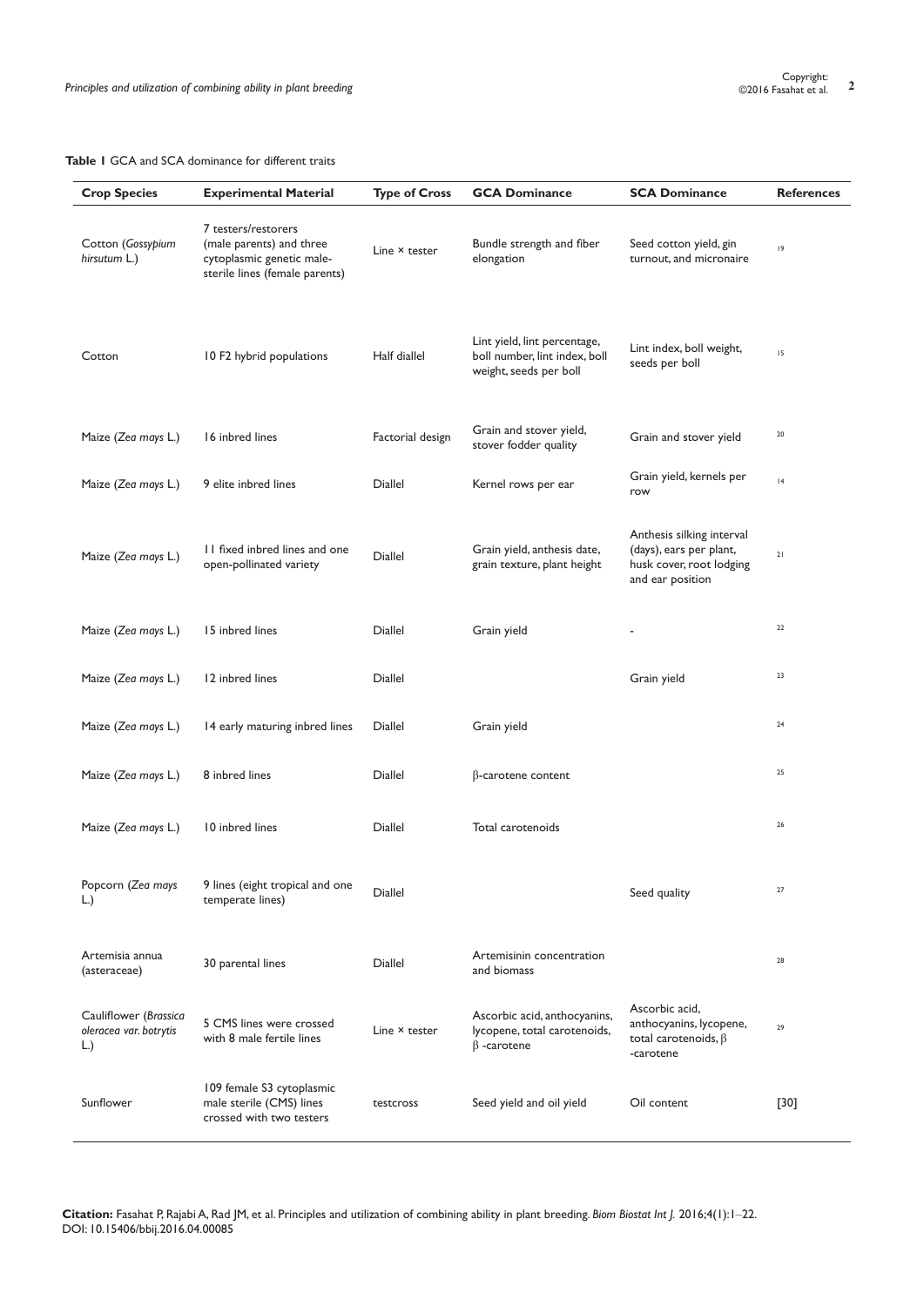| <b>Crop Species</b>                                   | <b>Experimental Material</b>                                                                                                                                                    | <b>Type of Cross</b> | <b>GCA Dominance</b>                                                                                                                                                                                               | <b>SCA Dominance</b>                                                                                                                                                                                                       | <b>References</b> |
|-------------------------------------------------------|---------------------------------------------------------------------------------------------------------------------------------------------------------------------------------|----------------------|--------------------------------------------------------------------------------------------------------------------------------------------------------------------------------------------------------------------|----------------------------------------------------------------------------------------------------------------------------------------------------------------------------------------------------------------------------|-------------------|
| Sunflower                                             | 7 male sterile lines with four<br>restorers                                                                                                                                     | Line × tester        | Seed weight per head, head<br>diameter and hull content                                                                                                                                                            | Oil content                                                                                                                                                                                                                | 31                |
| Sunflower                                             | 20 cytoplasmic male sterile<br>inbred lines and four testers                                                                                                                    | Factorial design     | Oil content, plant height<br>and 1000-kernel weight                                                                                                                                                                | Seed yield                                                                                                                                                                                                                 | 32                |
| Cowpea (Vigna<br>unguiculata (L.)<br>Walp)            | 7 cultivars                                                                                                                                                                     | Half diallel         | Days to flowering, grain<br>filling period, days to<br>maturity, pod length,<br>number of seeds per pod,<br>number of nodules, 100-<br>seed weight, grain yield                                                    | Days to flowering, grain<br>filling period, days to<br>maturity, pod length,<br>number of pods per plant,<br>number of seeds per pod,<br>100- seed weight                                                                  | 33                |
| Alfalfa (M. sativa ssp.<br>sativa L.)                 | 5 cultivars                                                                                                                                                                     | <b>Diallel</b>       | Green forage yield, plant<br>height, number of stems,<br>regrowth rate                                                                                                                                             | Green forage yield, plant<br>height, number of stems,<br>regrowth rate                                                                                                                                                     | 34                |
| Alfalfa (Medicago<br>sativa L.)                       | 9 germplasms                                                                                                                                                                    | Diallel              | Forage yield                                                                                                                                                                                                       | Forage yield                                                                                                                                                                                                               | 35                |
| Alfalfa (Medicago<br>sativa L.)                       | 9 germplasms                                                                                                                                                                    | Diallel              | Forage yield                                                                                                                                                                                                       | Forage yield                                                                                                                                                                                                               | 36                |
| Alfalfa (Medicago<br>sativa L.)                       | 9 germplasms                                                                                                                                                                    | Diallel              | Forage yield                                                                                                                                                                                                       | Forage yield                                                                                                                                                                                                               | 37                |
| Rice (Oryza sativa L.)                                | hybridization of 30 elite indica<br>TGMS lines and 4 cultivars,<br>viz., Pant Dhan 4 and Ajaya<br>(indica), Taichung 65 (japonica)<br>and IR 65598-112-2 (tropical<br>japonica) | Line × tester        | Grain yield per plant, days<br>to 50% flowering, panicle<br>number per plant, panicle<br>length, grain number per<br>panicle, 1000 grain weight                                                                    | Grain yield per plant, days<br>to 50% flowering, panicle<br>number per plant, panicle<br>length, grain number per<br>panicle                                                                                               | 38                |
| Rice (Oryza sativa L.)                                | 3 photo-thermo-sensitive<br>genie male sterile (PTGMS)<br>lines with a BCRIL population                                                                                         | <b>NCII</b>          | Plant height, tillers per<br>plant, panicle length, full<br>grains per plant, seed<br>setting rate, grains per<br>panicle, spikelets per<br>panicle, grain density                                                 | Plant height, tillers per<br>plant, panicle length, full<br>grains per plant, seed<br>setting rate, grains per<br>panicle, spikelets per<br>panicle, grain density                                                         | 39                |
| Rice                                                  | 7 diverse genotypes (including<br>a few traditional cultivars and<br>land races)                                                                                                | Half diallel         | Days to 50% flowering,<br>grain filling period, plant<br>height, panicle length, flag<br>leaf area, 100 grain weight,<br>harvest index, grain yield                                                                | Days to 50% flowering,<br>grain filling period, plant<br>height, panicle length,<br>flag leaf area, 100 grain<br>weight, harvest index,<br>grain yield, number of<br>productive tiller, number<br>of spikelets per panicle | 30                |
| hexaploid wheat<br>(Triticum aestivum L.<br>em.Thell) | 10 varieties of hexaploid<br>wheat                                                                                                                                              | Diallel              | Days to heading, days to<br>maturity, plant height, flag<br>leaf area, tiller per plant,<br>spike length, grain yield per<br>spike, 1000 grain weight,<br>harvest index, grain yield<br>per plant, protein content | Days to heading, days to<br>maturity, plant height, flag<br>leaf area, tiller per plant,<br>spike length, grain yield<br>per spike, 1000 grain<br>weight, harvest index,<br>grain yield per plant,<br>protein content      | 27                |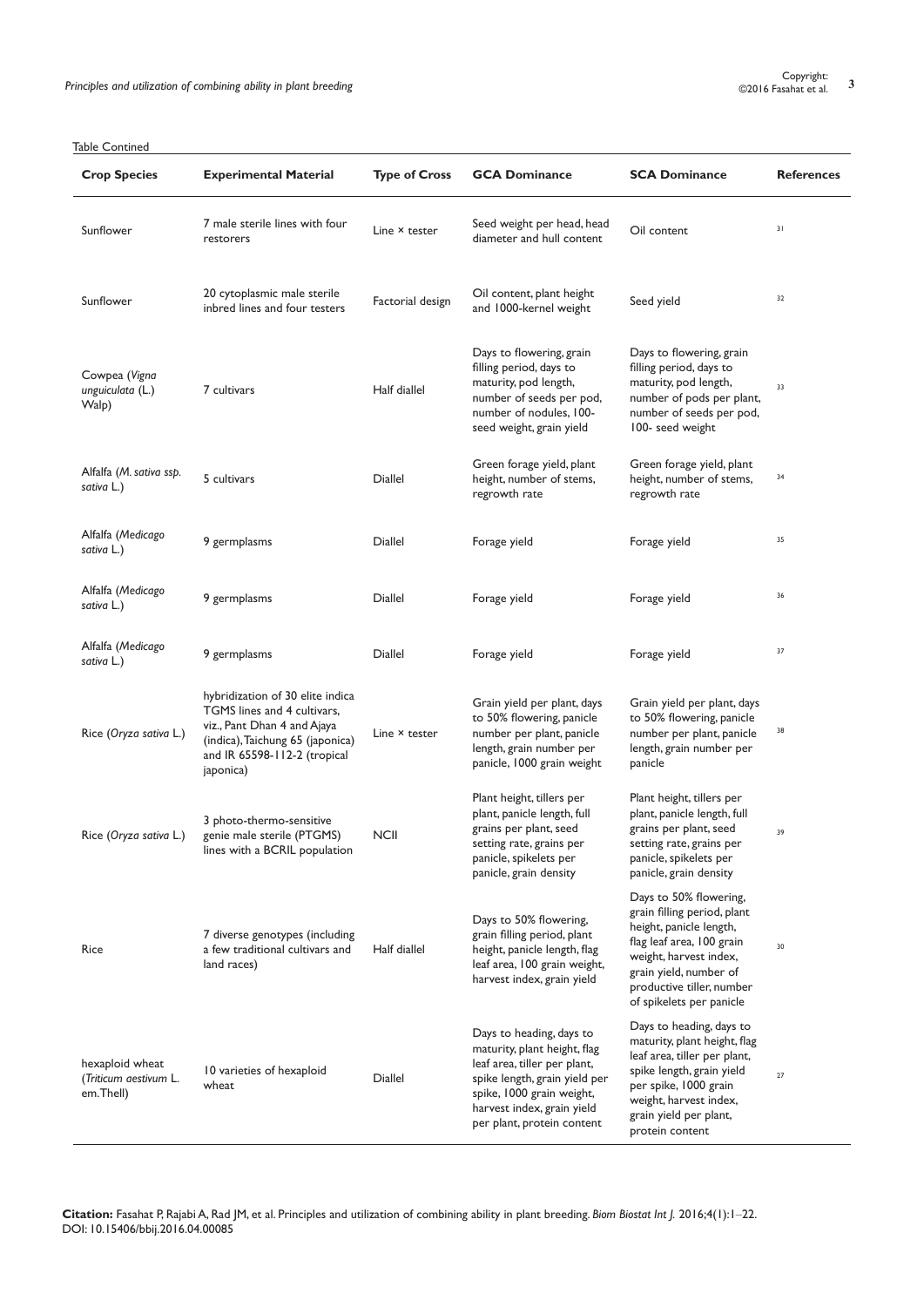| <b>Crop Species</b>                                | <b>Experimental Material</b>                                                                                                     | <b>Type of Cross</b> | <b>GCA Dominance</b>                                                                                                                                                                                                | <b>SCA Dominance</b>                                                                                                                                                                                                   | <b>References</b> |
|----------------------------------------------------|----------------------------------------------------------------------------------------------------------------------------------|----------------------|---------------------------------------------------------------------------------------------------------------------------------------------------------------------------------------------------------------------|------------------------------------------------------------------------------------------------------------------------------------------------------------------------------------------------------------------------|-------------------|
| Spring wheat<br>(Triticum aestivum L.<br>em.Thell) | 5 cultivars                                                                                                                      | Diallel              | Spike length, spikelets per<br>spike, grains per spike, grain<br>yield per spike, grain length,<br>grain width, grain area, grain<br>sphericity                                                                     | Spike length, spikelets<br>per spike, grain yield per<br>spike, grain weight, grain<br>length, grain width, grain<br>area                                                                                              | 94                |
| Wheat (Triticum<br>aestivum L.)                    | 7 parents                                                                                                                        | <b>Diallel</b>       | Spike length, flag leaf area,<br>number of spikes per plant,<br>number of spikelets per<br>spike, kernels per spike,<br>1000 kernel weight, grain<br>yield per plant                                                | Spike length, flag leaf area,<br>number of spikes per<br>plant, number of spikelets<br>per spike, kernels per<br>spike, 1000 kernel weight,<br>grain yield per plant                                                   | 9                 |
| Bread wheat<br>(Triticum aestivum L.)              | 5 cultivars                                                                                                                      | Half diallel         | Embryogenic callus, plant<br>regeneration, heading date,<br>grain yield per plant                                                                                                                                   | Embryogenic callus, plant<br>regeneration, heading<br>date, grain yield per plant                                                                                                                                      | $\overline{10}$   |
| Durum wheat<br>(Triticum durum<br>Desf.)           | 3 local populations and one<br>cultivar of durum wheat                                                                           | Diallel              | Kernel length, kernel<br>width, kernel height, kernel<br>projected area, kernel<br>sphericity, kernel rupture<br>strength, 1000 kernel<br>weight                                                                    | Kernel length, kernel<br>width, kernel height,<br>kernel projected area,<br>kernel sphericity, kernel<br>rupture strength, 1000<br>kernel weight                                                                       | $\mathbf 2$       |
| Sorghum [Sorghum<br>bicolor (L.) Moench].          | 15 parents                                                                                                                       | Diallel              | Fe and Zn concentration,<br>grain yield                                                                                                                                                                             | Fe and Zn concentration,<br>grain yield                                                                                                                                                                                | 43                |
| Sorghum [Sorghum<br>bicolor (L.) Moench].          | 15 restorers and 5 male-<br>sterile A-lines                                                                                      | Line × tester        | Grain yield, days to anthesis,<br>plant height, inflorescence<br>length, threshing<br>percentage, and seed mass                                                                                                     | Grain yield, days to<br>anthesis, plant height,<br>threshing percentage, and<br>seed mass                                                                                                                              | 44                |
| Sorghum                                            | 8 cytoplasmic male-sterile<br>(CMS) A-lines were<br>designated as females and<br>crossed to 10 cytoplasmic<br>male-fertile lines | <b>NCII</b>          | Grain yield, weight of 1000<br>seeds, head length, number<br>of leaves plant-1, number<br>of tillers plant-1, days to<br>50% flowering, days to 95%<br>maturity                                                     | Grain yield, weight of<br>1000 seeds, head length,<br>number of leaves plant-1,<br>number of tillers plant-1,<br>days to 50% flowering,<br>days to 95% maturity                                                        | 3                 |
| Sweet Sorghum<br>(Sorghum bicolor (L.)<br>Moench.) | 8 parents and 16 hybrids                                                                                                         | Line × tester        |                                                                                                                                                                                                                     | Juice extraction, grain<br>yield                                                                                                                                                                                       | 45                |
| Rye                                                | 5 inbred lines                                                                                                                   | <b>Diallel</b>       | Grain test weight, falling<br>number, protein content,<br>water extract viscosity,<br>hearth bread form ratio,<br>and pan loaf volume                                                                               | Grain test weight, falling<br>number, protein content,<br>water extract viscosity,<br>hearth bread form ratio,<br>and pan loaf volume                                                                                  | 46                |
| Chickpea                                           | 4 genotypes                                                                                                                      | <b>Diallel</b>       | Days to flowering, plant<br>height, number of pods,<br>seeds per plant                                                                                                                                              | Days to maturity, basal<br>pod height, number of<br>branches per plant and<br>100-seed weight                                                                                                                          | 16                |
| Hot pepper<br>(Capsicum annuum<br>L.)              | 12 inbred lines                                                                                                                  | Half diallel         | Days to flowering, early<br>yield, number of fruits<br>plant, fruit length, fruit<br>width, average fruit weight,<br>pericarp thickness, number<br>of seeds fruit, plant height,<br>plant spread, total fruit yield | Days to flowering, early<br>yield, number of fruits<br>plant, fruit length, fruit<br>width, average fruit<br>weight, pericarp thickness,<br>number of seeds fruit,<br>plant height, plant spread,<br>total fruit yield | 47                |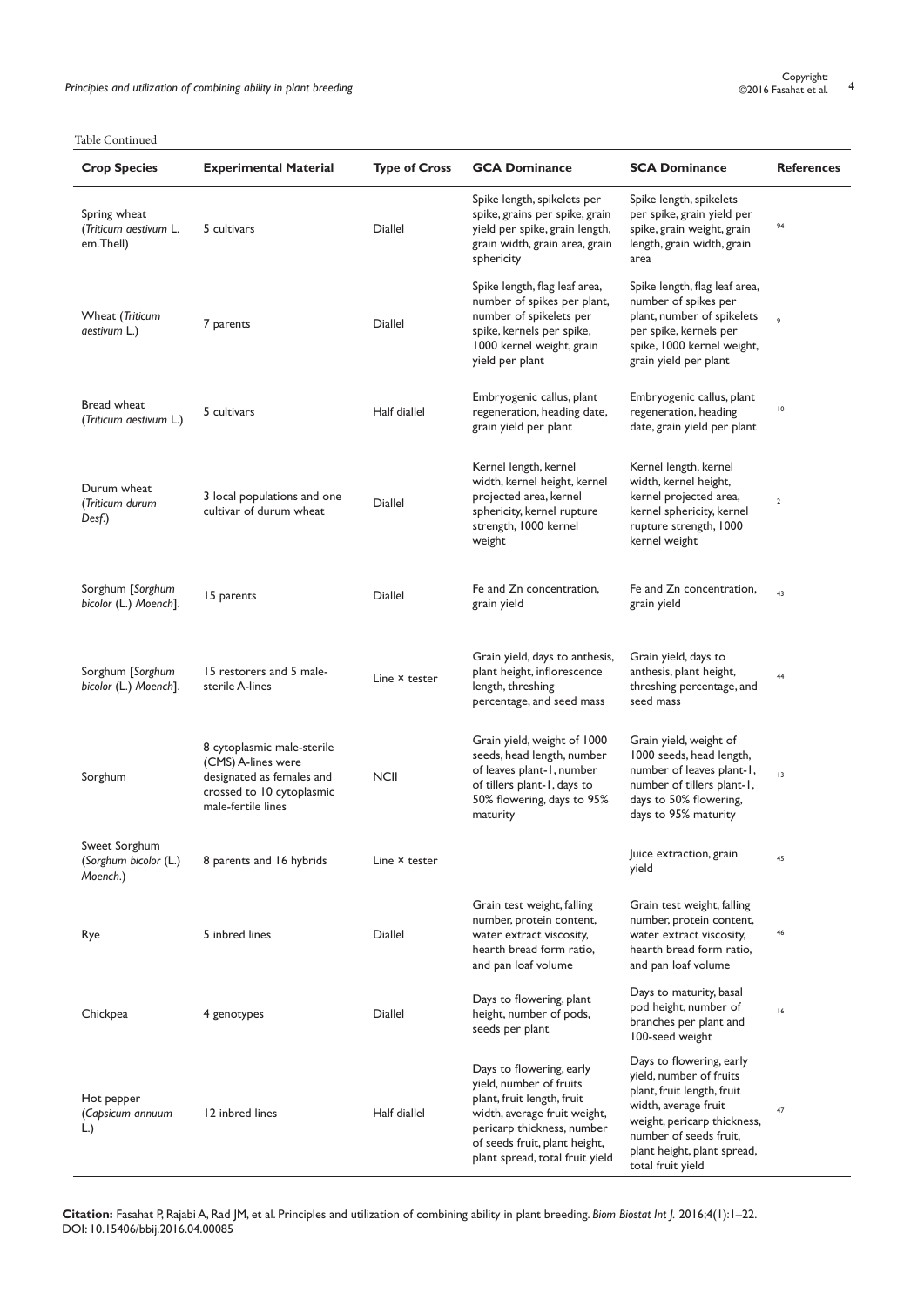| <b>Crop Species</b>                    | <b>Experimental Material</b>                                | <b>Type of Cross</b> | <b>GCA Dominance</b>                                                                                                                                                                                                                     | <b>SCA Dominance</b>                                                                                                                                                                                                                | <b>References</b> |
|----------------------------------------|-------------------------------------------------------------|----------------------|------------------------------------------------------------------------------------------------------------------------------------------------------------------------------------------------------------------------------------------|-------------------------------------------------------------------------------------------------------------------------------------------------------------------------------------------------------------------------------------|-------------------|
| Safflower (Carthamus<br>tinctorius L.) | 8 genotypes                                                 | <b>Diallel</b>       | Linoleic, oleic, palmitic, and<br>stearic acids, oil content,<br>protein content                                                                                                                                                         | Linoleic, oleic, palmitic,<br>and stearic acids, oil<br>content, protein content                                                                                                                                                    | 48                |
| Sesame (Sesamum<br>indicum L.)         | 7 genotypes                                                 | Half diallel         | Crop growth rate, leaf<br>rate index, days to peak<br>flowering, duration of<br>flowering, duration from<br>peak flowering to maturity,<br>oil content, oil yield per<br>plant                                                           | Crop growth rate, leaf<br>rate index, days to peak<br>flowering, duration of<br>flowering, duration<br>from peak flowering to<br>maturity, oil content, oil<br>yield per plant                                                      | 49                |
| Tomato (Solanum<br>lycopersicum L.)    | 5 cultivars                                                 | <b>Diallel</b>       | Plant height, number of<br>primary branches, fruit<br>shape index, number of<br>locules per fruit, pericarp<br>thickness, number of fruits<br>per plant, fruit weight, total<br>soluble solids, fruit firmness,<br>ascorbic acid content | Plant height, number of<br>primary branches, fruit<br>shape index, number of<br>locules per fruit, pericarp<br>thickness, number of<br>fruits per plant, fruit<br>weight, number of<br>flowers per cluster, total<br>soluble solids | 50                |
| Basil (Ocimum<br>basilicum L.)         | 4 cultivars                                                 | <b>Diallel</b>       | Plant height, canopy<br>diameter, leaf length,<br>leaf width, leaf dry mass,<br>essential oil yield, essential<br>oil content                                                                                                            | Plant height, canopy<br>diameter, leaf dry mass,<br>essential oil yield,<br>essential oil content                                                                                                                                   | 51                |
| Linseed (Linum<br>usitatissimum L.)    | 19 diverse genotypes (14 lines<br>and five diverse testers) | Line × tester        | Days to 50% flowering,<br>days to maturity, plant<br>height, primary branches,<br>secondary branches, seed<br>weight, seed yield, harvest<br>index, oil content                                                                          | Days to 50% flowering,<br>days to maturity, plant<br>height, primary branches,<br>secondary branches, seed<br>weight, seed yield, harvest<br>index, oil content                                                                     | 52                |

Importance of combining ability in applied genetics including plant and animal breeding cannot be overemphasized. The GCA concept has been effectively used in crop and livestock breeding for more than 70 years.<sup>5,53-55</sup> GCA is an effective tool used in selection of parents based on performance of their progenies, usually the F. but it has also been used in  $F_2$  and later generations  $(F_n)$ . A low GCA value, positive or negative, shows that the mean of a parent in crossing with the other does not vary largely from the general mean of the crosses. In contrast, a high GCA value shows that the parental mean is superior or inferior to the general mean. This indicates a potent evidence of desirable gene flow from parents to offspring at high intensity and represents information regarding the concentration of predominantly additive genes.<sup>56</sup> A high GCA estimate indicates higher heritability and less environmental effects. It may also result in less gene interactions and higher achievement in selection.2,30 One of the main features of the elite parent with high GCA effect is its large adaptability. A parent good in *per se* performance may not necessarily produce better hybrids when used in hybridization.3,38,57 Concurrently, it also indicated that one parent of the worst combination could make the best combination if the other parent was selected properly.<sup>9</sup>

In GCA determination, SCA usually acts as a masking effect. By using genetically broad testers or increasing number of testers, SCA impact can be decreased.<sup>58</sup> Parental choice only on the basis of SCA effect has limited value in breeding programs. Therefore, SCA effect should be used in combination with a high performance *per se* hybrid, favourable SCA estimates, and involving at least one parent with high GCA.13,41,44,56

Observations of performance of different cross patterns on the basis of SCA have been used to make inferences on gene action at play. High SCA effects resulting from crosses where both parents are good general combiners (i.e., good GCA  $\times$  good GCA) may be ascribed to additive  $\times$  additive gene action.<sup>29,40</sup> The high SCA effects derived from crosses including good  $\times$  poor general combiner parents<sup>29,34,40</sup> may be attributed to favourable additive effects of the good general combiner parent and epistatic effects of poor general combiner, which fulfils the favourable plant attribute. High SCA effects manifested by low  $\times$  low crosses<sup>29,30</sup> may be due to dominance  $\times$  dominance type of non-allelic gene interaction producing over dominance thus being non-fixable.<sup>59</sup> Predominance of non-additive effects has been reported for inheritance of pod yield and related traits in groundnut under salinity stress in which there were cross combinations with high SCA effects arising from parents with high and low GCA, and another set of crosses with high SCA effects arising from both parents with good GCA effects.<sup>60</sup>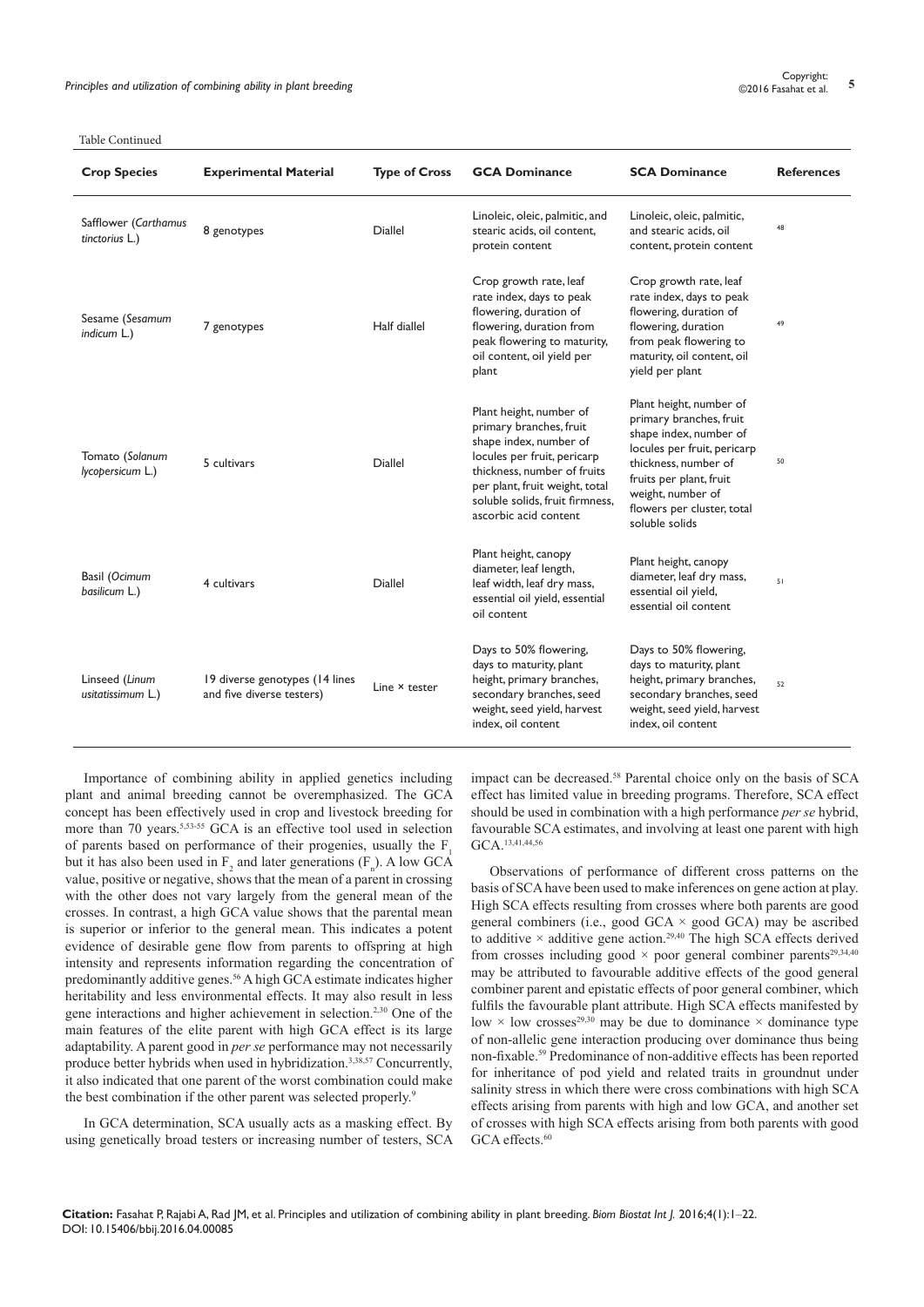#### **Relative importance of combining ability**

Different methods have been used to evaluate relative importance of GCA and SCA in plant breeding. The first step is to check whether or not both GCA and SCA are significant at P=0.05 or at higher probability levels (0.01 or 0.001 etc.). If both the GCA and SCA values are not significant, epistatic gene effects may play a remarkable role in determining these characters.<sup>61</sup>

The ratio of combining ability variance components (predictability ratio) determines the type of gene action involved in the expression of traits and allows inferences about optimum allocation of resources in hybrid breeding:

$$
\frac{2\sigma^2 \text{gca}}{2\sigma^2 \text{gca} + \sigma^2 \text{sca}}
$$

in which  $\sigma^2$ gca refers to general combining ability variance and σ2 sca refers to specific combining ability variance. The closer this ratio is to one, the greater the prediction of GCA alone, whereas a ratio with a value less than 1 shows SCA action.62,63 However, because in many cases only a few parents are used in crosses, the magnitude of GCA and SCA has been evaluated using the ratio of their sum of squares to total sum of squares for crosses.<sup>64</sup>

#### **Early testing**

Relative contributions of GCA and SCA to crosses can be used to make important decisions in plant breeding. When GCA variances prevail over SCA variances, early generation examining of genotypes becomes more efficient and promising hybrids can be recognized and selected based on their prediction from GCA effects.<sup>65,66</sup> The GCA performance of relatively later lines can be predicted by using a GCA of a line in an early generation<sup>8</sup> and the scientific reason for this observation is that the GCA is controlled by genetic material, is heritable and can be transmitted to the offspring.<sup>8</sup> This makes hybrid cultivar improvement more effective and less costly via less time taken to release hybrids and fewer materials carried in breeding programs. While in the presence of non-additive component, selection should be undertaken in later generations when these impacts are fixed in the homozygous lines.<sup>9,16,20,22,30,67</sup>

#### **Techniques for estimation of combining ability**

With a progress in biometrical genetics, several techniques are suggested for the estimation of combining ability. These include top cross suggested by Davis<sup>68</sup> and developed by Jenkins and Brunaon,<sup>69</sup> poly cross technique proposed by Tysdal et al.,<sup>70</sup> diallel cross analysis by Griffing,<sup>71</sup> line  $\times$  tester analysis by Kempthorne,<sup>72</sup> partial diallel cross by Kempthorne & Curnow,<sup>73</sup> North Carolina design by Comstock & Robinson,<sup>74</sup> and triallel cross by Rawlings & Cockerham75 are used to estimate combining ability. Since a detailed discussion of these methods could form the basis of a separate review, the present account will be limited to the three main methods namely diallel, line  $\times$  tester and North Carolina designs, which are mostly used in different studies.

#### **Diallel design**

In diallel mating, the parental lines cross in all possible combinations (both direct as well as reciprocal crosses) to recognize parents as best or poor general combiners by GCA and the specific cross combinations by SCA. Complete diallel cross designs entail the occurrences of equal numbers of each of the different crosses among

*p* inbred lines. When *p*, is large, or reciprocal crosses are analogous to direct crosses it becomes impractical to conduct an experiment using a complete diallel cross design. In such circumstances, partial diallel cross designs (a subset of crosses) can be used.

The most frequently used methods in the diallel analysis are Griffing's<sup>71</sup> diallel procedures. Griffing<sup>71</sup> suggested four different diallel methods for use in plants: 1) Method 1 (full diallel): parents,  $F_1$  and reciprocals, 2) Method 2 (half diallel): parents and  $F_1$ 's, 3) Method 3:  $F_1$ 's and reciprocals, 4) Method 4:  $F_1$ 's. These four methods have been widely used to study the patterns of inheritance of different traits in many crops.<sup>27,28,76,77</sup> These diallel methods of Griffing<sup>71</sup> are generally used for one year or one location trials however, multienvironment trials are suggested to produce more reliable genetic information on material tested.78 Moreover, it has been illustrated that the early information on the genetic behaviour of these traits can be obtained by diallel cross method.2,79

All the diallel types estimate variation due to the crosses (Table 2) which is partitioned into sources due to GCA and SCA. So the differences between the diallels are based on whether parents or reciprocal effects are included in the model. The reciprocal crosses estimate the variation due to maternal effects, which are expected for some traits. A relatively larger GCA/SCA variance ratio demonstrates importance of additive genetic effects and a lower ratio indicates predominance of dominance and/or epistatic gene effects.<sup>80</sup> GCA and SCA effects for individual lines are calculated only when the overall analysis shows that mean squares for GCA and SCA are significant.<sup>81</sup>

# **Line × tester design**

The line  $\times$  tester is the most widely used mating design for hybrid development. Line × tester analysis which involves '*l*' lines and '*t*' testers is an extension of the analysis of two factor factorial experiment introduced by Fisher<sup>83</sup> and Yates.<sup>84</sup> In this design, full-sib progenies are generated through crossing '*l*' lines to '*t*' testers. Then, developed progenies as well as parents, are evaluated in developed field trials.<sup>57,74,82</sup> The combining ability in line  $\times$  tester design is estimated using a formula suggested by Singh & Chaudhary<sup>82</sup> (see 85).

(c) Standard errors (SE) for combining ability effects:

SE of GCA for lines =  $(MSE/r \times t)^{1/2}$ ; SE of GCA for testers =  $(MSE/r \times 1)^{1/2}$ ; SE of SCA effects =  $(MSE/r)^{1/2}$ ;

where  $MSE$  = mean square error from the analysis of variance table.

A tester is a genotype that is used to identify superior germplasm in accordance with breeding objectives in a hybrid-oriented program. A tester line as defined by different researchers<sup>86-88</sup> is the one that have simplicity in use, provide information that classifies relative performance of lines into heterotic groups or heterotic patterns, and maximize the expected mean yield. Heterotic patterns are populations or lines with high mean heterosis as a result of high genetic divergence, different in allele frequency and have high combining ability. Seemingly in coining a definition for a tester, researchers have been influenced by their quest to find the best or most convenient tester for use in hybrid programs. Smith<sup>89</sup> and Hallauer & Miranda<sup>58</sup> assert that a line or a population with low frequency of favourable alleles in testcrosses can be employed as a tester to find lines with large frequency of favourable alleles. Such testers would be crucial when dominance gene action for the traits of interest is envisaged. Castellanos  $\&$  Cordova<sup>90</sup> point that a suitable tester is one which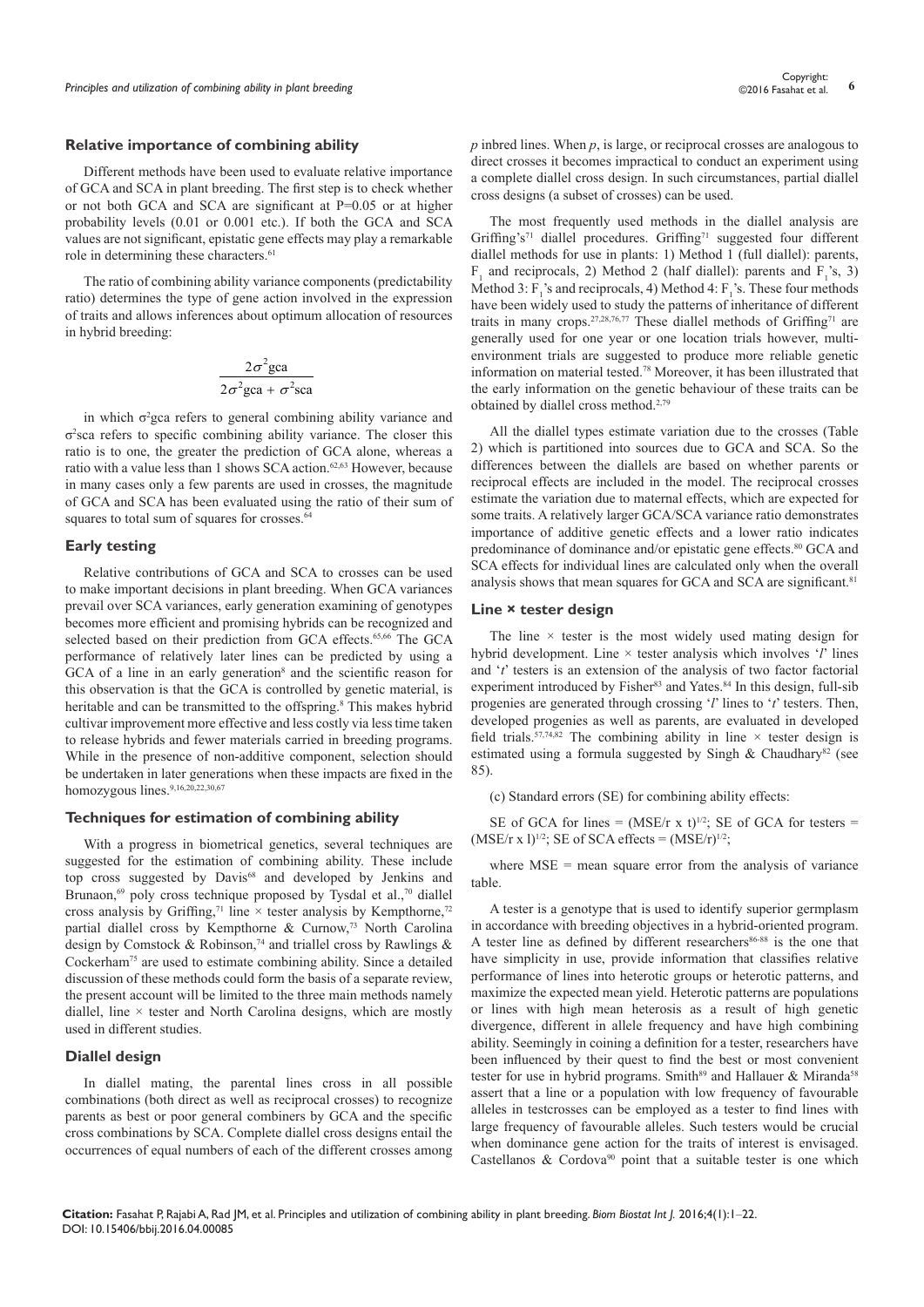combines the following attributes: reveals large variation between testcrosses, has positive combining ability, has high and significant correlation with average of the testers used, and has acceptable *per se* performance. This definition is partly consistent with Russell<sup>91</sup> who asserted that an ideal tester shows large genetic differences between testcrosses. In this regard, Hallauer & Miranda<sup>58</sup> have added that a line with homozygous recessive alleles would make a suitable tester for a hybrid program. The desire to find a convenient tester is reflected in Matzinger<sup>86</sup> that a suitable tester would be easy to use and provide maximum information about the lines in other combinations and other test environments. This criterion has been used in different studies including Pswarayi & Vivek<sup>21</sup> and Akinwale et al.,  $92$ 

The materials which can be considered as testers consist of inbred lines, single cross hybrids and heterogeneous materials, which encompass open pollinated varieties, synthetic or populations. These materials fall into two broad groups namely broad genetic base (heterogeneous materials) as well as narrow genetic base testers (single crosses and inbred lines). A broad genetic based tester is considered for GCA selection while a narrow genetic based tester is used for SCA selection. Matzinger<sup>86</sup> reported that a genetically broadbased tester contributes less to line  $\times$  tester interaction than a tester with a narrow genetic base.

Testers can be selected according to the program goals and the types of hybrids developed. The initial tester is usually chosen based on experience with most commercial hybrid improvement programs using inbred parents with proven hybrid performance. The choice is made through using information on the pedigree of the genotypes being

tested along with the knowledge of the performance of the tester. No single tester fulfils all these needs for all circumstances as the value of a tester is specified to a considerable proportion by the use to be made of a special group of lines. In a reciprocal recurrent selection (RRS), a suitable tester is selected from a population of the opposite heterotic group. If the objective is to evaluate lines of unknown origin at least two testers from established heterotic groups are employed as suitable testers to determine heterotic orientation of new lines. At least two elite lines from opposite heterotic groups or showing high levels of heterosis between them can be used as testers when the objective is to divide a broad-based population into two heterotic groups.

In a single-cross hybrid oriented program two lines which are employed as testers constitute the current best hybrid in the program. In the national program in Zimbabwe, for example, maize inbred lines SC and N3 which constitute the world-class maize hybrid SR52 are used as the principal testers. SR52 is an outstanding heterotic pattern (i.e., N3 x SC) and the first single cross hybrid to be commercialised in the world.93 A heterotic pattern is analogous to fitting shapes as illustrated in Figure 1 for N3 and SC. Only new lines with matching shapes would combine with either N3 or SC.

In programs that focus on three-way cross hybrids of different origins, a suitable tester would be a single cross hybrid with outstanding combining ability. For example combinations of maize inbred lines CML444 and CML395, and CML442 and CML312 are used as B and A single cross testers of this type at CIMMYT in eastern and southern Africa. However the tester can be a single cross of sister lines of the same heterotic group but with high yield potential.

**Table 2a** Estimates of combining ability effects for diallel methods I and II with reciprocal crosses.<sup>81,82</sup>

| Component             | Method I   |                                                              |                               | <b>Method III</b> |                                                              |                        |
|-----------------------|------------|--------------------------------------------------------------|-------------------------------|-------------------|--------------------------------------------------------------|------------------------|
|                       | df         | <b>Genetic Effects</b><br><b>Formula</b>                     | <b>SE</b>                     | df                | <b>Genetic Effects Formula</b>                               | <b>SE</b>              |
| <b>GCA</b> effects    | $p-1$      | $GCAi = 1/2p (Yi.+Y.i)$<br>$-I/p2Y1$                         | $[(p-1/2p2)]$<br>msel1/2      | $p-1$             | $gi=1/2p(p-2)[p(Yi.+Y_i)-2Y]$                                | $[(p-1)mse/2p(p-2)]/2$ |
| <b>SCA</b> effects    | $p(p-1)/2$ | $SCAij = 1/2(Yij+Yji) -$<br>$1/2p(Yi.+Y.i+Yj.Yij)+1/$<br>p2Y | $[1/2p2(p2-2p+2)]$<br>msel1/2 | $p(p-3)/2$        | $Sij=1/2(Yij+Yji)-Yi.+Y.$<br>$i+Yj+Y_{i}j+1/(p-1)(p-2)Y_{i}$ | $[(p-3)mse/2(p-1)]1/2$ |
| Reciprocal<br>effects | $p(p-1)/2$ | rij = $\frac{1}{2}$ (Yij-Yji)                                | [Mse/2] 1/2                   | $p(p-1)/2$        | $ri=1/2(Yi-Yii)$                                             | $[mse/2]$ $1/2$        |

p= number of parents.

Table 2b Estimates of combining ability effects for diallel methods II and IV without reciprocal crosses<sup>81,82</sup>

| <b>Method II</b><br>Component |            |                                                                    | <b>Method IV</b>                         |            |                                                                  |                                  |
|-------------------------------|------------|--------------------------------------------------------------------|------------------------------------------|------------|------------------------------------------------------------------|----------------------------------|
|                               | df         | <b>Genetic Effects</b><br><b>Formula</b>                           | <b>SE</b>                                | df         | <b>Genetic Effects Formula</b>                                   | <b>SE</b>                        |
| <b>GCA</b> effects            | $p-1$      | $gi = 1/p + 2[\sum (Y_i + Y_{ii}) - 2/pY_{}]$                      | $[(p-1)mse/p(p+2)]$   /2                 | $p-1$      | $gi=1/p(p-2)[pYi.-2Y]$                                           | $[(p-1)mse/$<br>$p(p-2)$ ] $1/2$ |
| <b>SCA</b> effects            | $P(p-1)/2$ | $Sij = Yij - 1/p + 2(Yi, -Yii + Y.$<br>$i+Y$ ii+ $(2/(p+1)(p+2))Y$ | $[2(p-1)$ mse/ $(p+1)$<br>$(p+2)$ ]   /2 | $P(p-3)/2$ | $Sij = Yij - 1/p - 2(Yi. + Yj) + (2/(p-1))$<br>$(p-2)$ ) $Y_{n}$ | $[(p-3)mse/(p-$<br>$1)$ ] $1/2$  |

p= number of parents.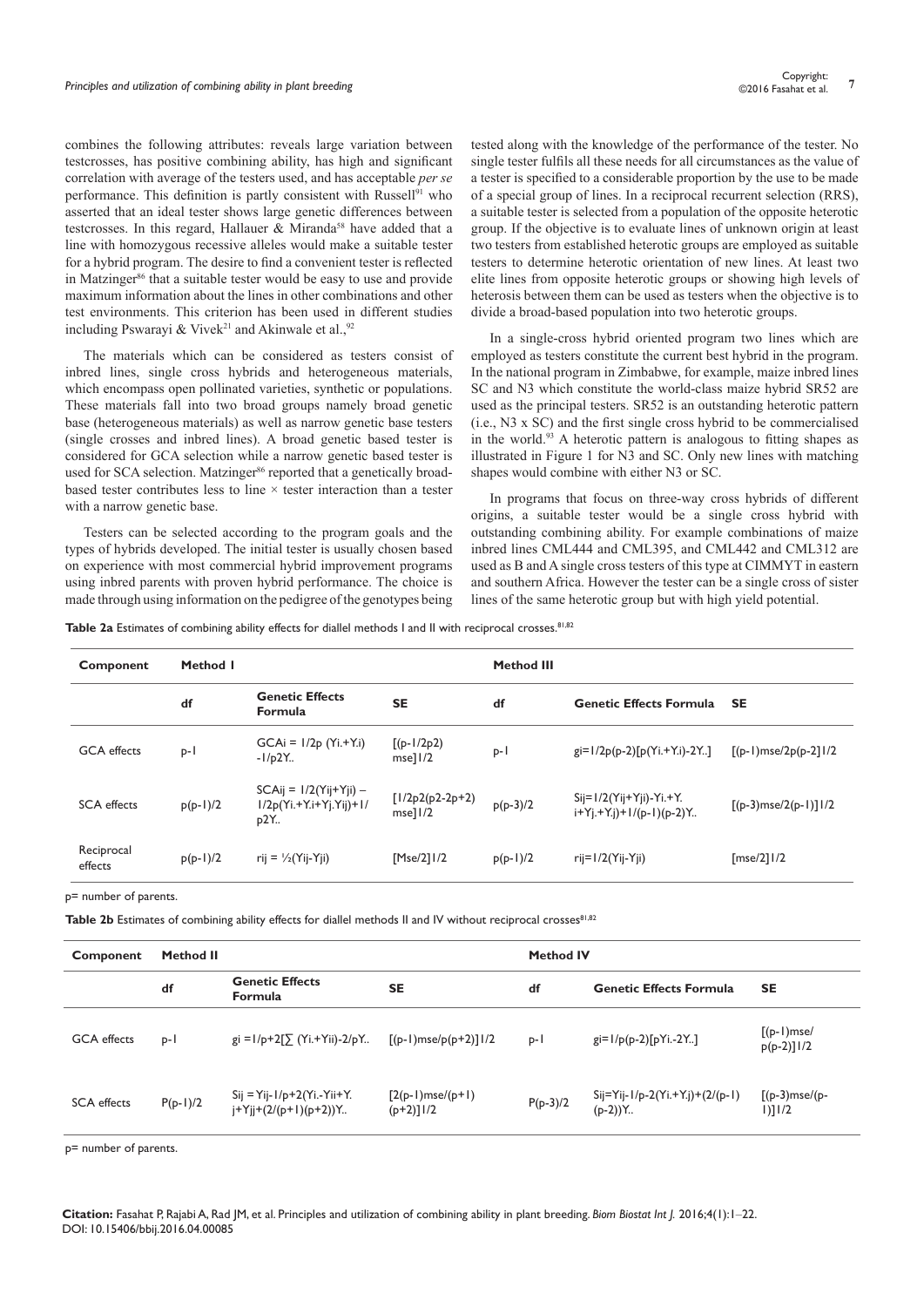|                                                                         | pies and adilization of combining ability in piant breeding |                                 | ©2016 Fasanat et al.<br>$\cdot$ |  |  |  |  |  |
|-------------------------------------------------------------------------|-------------------------------------------------------------|---------------------------------|---------------------------------|--|--|--|--|--|
| e 3 Main heterotic groups of maize inbred lines used in Southern Africa |                                                             |                                 |                                 |  |  |  |  |  |
| <b>Heterotic Group</b>                                                  | <b>Population of Derivation</b>                             | <b>Examples of Public Lines</b> | Reference                       |  |  |  |  |  |
| SC                                                                      | Southern Cross                                              | SC5522                          | 94                              |  |  |  |  |  |
| N <sub>3</sub>                                                          | Salisbury White                                             | $N3-2-3-3$                      | 94                              |  |  |  |  |  |
| K                                                                       | K64R/M162W                                                  | K64R, M162W                     | 94                              |  |  |  |  |  |

| Table 3 Main heterotic groups of maize inbred lines used in Southern Africa |  |  |
|-----------------------------------------------------------------------------|--|--|
|-----------------------------------------------------------------------------|--|--|

<sup>P</sup> Natal Potchefstroom Pearl Elite Selection NAW5867 (NPP ES) 95,96 I NYHT/TY RII8W.II37TN <sup>95</sup> M 21A2.Jellicorse M37W 95 F F2934T/Teko Yellow F2834T <sup>95</sup> CIMMYT-A Tuxpeno, Kitale, BSSS, N3 (More Dent Type) CML442, CML312 <sup>97</sup> CIMMYT- B ETO, Ecuador 573, Lancaster, SC (More Flint CML444, CML395 97 **SR52**  $N<sub>3</sub>$ SC  $N<sub>3</sub>$ SC

**Figure 1** A heterotic pattern of the maize inbred lines N3 and SC.

# **North carolina design**

The North Carolina designs can just be defined as a class of factorial mating designs or schemes where certain groups of parents are designated male (factor 1) and others female (factor 2) for use in crosses. They are useful for studying combining ability in fixed model experiments and gene action when random models are applied. Comstock & Robinson<sup>98</sup> proposed three types of North Carolina designs<sup>99</sup> which are a form of bi-parental mating design. The larger the size or number of lines, the greater is the accuracy of genetic estimates achieved from the data in North Carolina designs.

In the first North Carolina design I (NC I, a polyandrous mating design), one male is crossed with a different subset of female parents, thus females are nested within males. It is a low cost controlled mating design which is generally used in animal and tree breeding.<sup>99</sup> However a large number of sets should be used for greater accuracy achievement which decreases its effectiveness for selection goals. This design can be used to produce a large number crosses that may be required for evaluation in breeding programs.

In the North Carolina design II (NC II, also a polyandrous mating design) each member of a group of male is mated to each member of a group of females (different sets of males and females are used). In contrast to NC I, the NC II is a high cost design which contributes in restricted selection intensity. Hallauer<sup>100</sup> suggested the NC II as a preferable design which can make use of a larger number of parents resulting in a fewer crosses generation than a diallel mating design. This design has been applied in plant breeding for selection of testcross performance.12,13,101 North Carolina II design is similar to the line  $\times$  tester design. As with the line  $\times$  tester design, the NC II mating design is a factorial experiment that measures the variance of male and female main effects and male  $\times$  female interaction effects.<sup>98</sup> According to Hallauer  $&$  Miranda,<sup>58</sup> male and female main effects, and the male  $\times$  female interaction effects in a NC II mating design are equivalent to the GCA and the SCA effects in a diallel. The main difference between a diallel and NC II is that there are two independent estimates for the GCA effects in the NC II, which is an advantage of the NC II over the diallel. Two independent estimates of GCA allow determination of maternal effects and calculation of heritability

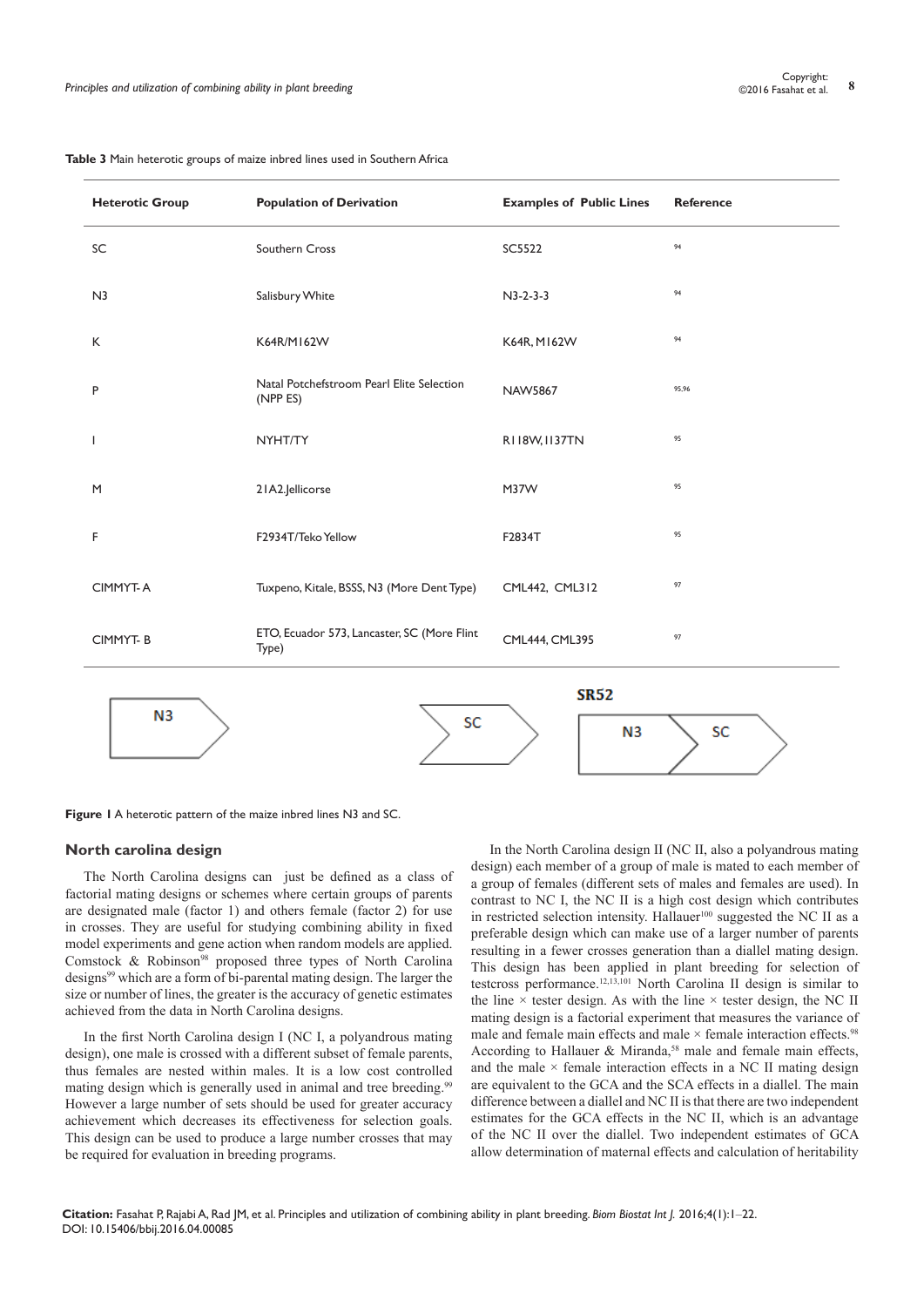based on male variance, which is free from maternal effects. Another advantage is that the NC II can handle more parents and produce fewer crosses than the diallel. This is achieved by dividing parents into sets as described by Hallauer and Miranda<sup>58</sup> and has been used in combining ability studies.101-103 In NC II, dominance variance can be determined directly from male variance. An additional advantage of the NC II is that crossing of parents in sets can increase the sample size to be tested.<sup>58</sup>

individual of an  $F_2$  population to both parental lines. This design is stronger than NC I or II and the inbred parents are applied as testers to their  $F_2$  progeny.<sup>99</sup> This design estimates dominance and additive variances and estimates dominance levels.98 It can also be used to estimate effects of linkage on additive and dominance variances. The NC III has an advantage over the NC II because it can measure levels of dominance. However, a survey of the literature indicates limited application of NC III in plant breeding. The advantages and disadvantages of the aforementioned designs are presented in Table 4.

The third North Carolina design (NC III) is to cross the i<sup>th</sup>

**Table 4** Advantages and disadvantages of most commonly-used combining ability methods

| <b>Method</b>                  |                 | <b>Advantages</b>                                                                                                                                                                                                                  | <b>Disadvantages</b>                                                                                        | <b>References</b> |
|--------------------------------|-----------------|------------------------------------------------------------------------------------------------------------------------------------------------------------------------------------------------------------------------------------|-------------------------------------------------------------------------------------------------------------|-------------------|
| <b>Diallel</b>                 |                 | -Estimating the combing ability of parents, gene<br>effects, and heterotic effects                                                                                                                                                 | -Large amount of seed, space, time, and<br>labour required<br>-Complexity in data analysis                  | $104 - 106$       |
| Line × tester                  |                 | -Estimating the combing ability<br>of parents and gene effects<br>-Simplicity<br>-Provides both full- and half sibs                                                                                                                |                                                                                                             | 30, 85, 107, 108  |
|                                | NC I            | -Estimating the GCA of male and for the<br>female within male variances, and gene effects<br>-Applicable for the evaluation of<br>full and half sib recurrent selection<br>-Applicable to both self- and cross-pollinated<br>crops | -No maternal effects<br>-No epistasis test<br>-Requires sufficient seed for replicated<br>evaluation trials | 107,109           |
| North Carolina<br>(NC) designs | NC <sub>2</sub> | -Estimating the combing ability<br>of parents and gene effects<br>-Has greater precision compared with NC I<br>-More applicable to self-pollinated crops                                                                           | -No maternal effects<br>-No epistasis test<br>-More adapted to plants with multiple<br>flowers              | 108.109           |
|                                | NC <sub>3</sub> | -Estimating the combing ability<br>of parents and gene effects<br>-Provides test of epistatic interactions<br>-Has a general utility for investigating any<br>population irrespective of gene frequency or<br>mating system        |                                                                                                             | 108,109           |

## **Applications of combining ability in plant breeding**

In this section, we describe the main uses of combining ability in plant breeding, with an emphasis on important traits. We have classified these traits into four groups: yield and yield components, nutritional values, antioxidant properties, and pest resistance, although there may be overlap between these categories.

#### **Combining ability for yield**

The grain yield is a polygenically controlled trait and depends on large number of other related traits. Selection on the basis of grain yield alone is usually not effective, whereas selection along with its component characters could be more effective and reliable.<sup>33</sup> The importance of additive gene effects for grain yield in maize, $21-24$ wheat,<sup>2,9,10,41</sup> sorghum,<sup>43</sup> sunflower,<sup>30,31</sup> and cowpea<sup>33</sup> has been reported (Table 1). Makumbi et al., $^{22}$  reported that the variances for GCA effects became relatively more important than the variance for SCA effects when the maize inbred lines used under tests had been subjected to low nitrogen and drought conditions. In autotetraploids such as alfalfa, both additive and dominance variance can contribute to GCA effects

since two alleles are transferred via parental gametes to progenies.<sup>110</sup> However, SCA estimates include a much greater proportion of the dominance variance associated with diallelic, triallelic, and tetraallelic effects and their interactions. The predominance of GCA in determining forage yield of alfalfa has been documented.<sup>34-37</sup> Upon examining the off spring of the populations involved in these studies, it was found that SCA effects can be detected via crossing genetically distinct genotypes and geographically distant population.36 However, most workers have reported greater relative importance of nonadditive genetic effects than additive genetic effects for grain yield in maize,<sup>23</sup> rice,<sup>38,40</sup> sorghum,<sup>44-45</sup> sunflower,<sup>32</sup> rye,<sup>46</sup> tomato,<sup>50</sup> and linseed.<sup>52</sup> For example, in a study by Dehghanpour & Ehdaie,<sup>14</sup> SCA effects were considered for more than 74% of the sum of squares among the hybrids. Moterle et al.,<sup>27</sup> and Singh et al.,<sup>47</sup> also verified that the nonadditive effect was proportionally of greater importance in the expression of the seed quality and total fruit yield in popcorn and hot pepper, respectively (Table 1). These differences indicate the importance of both additive and nonadditive gene action in the control of grain yield.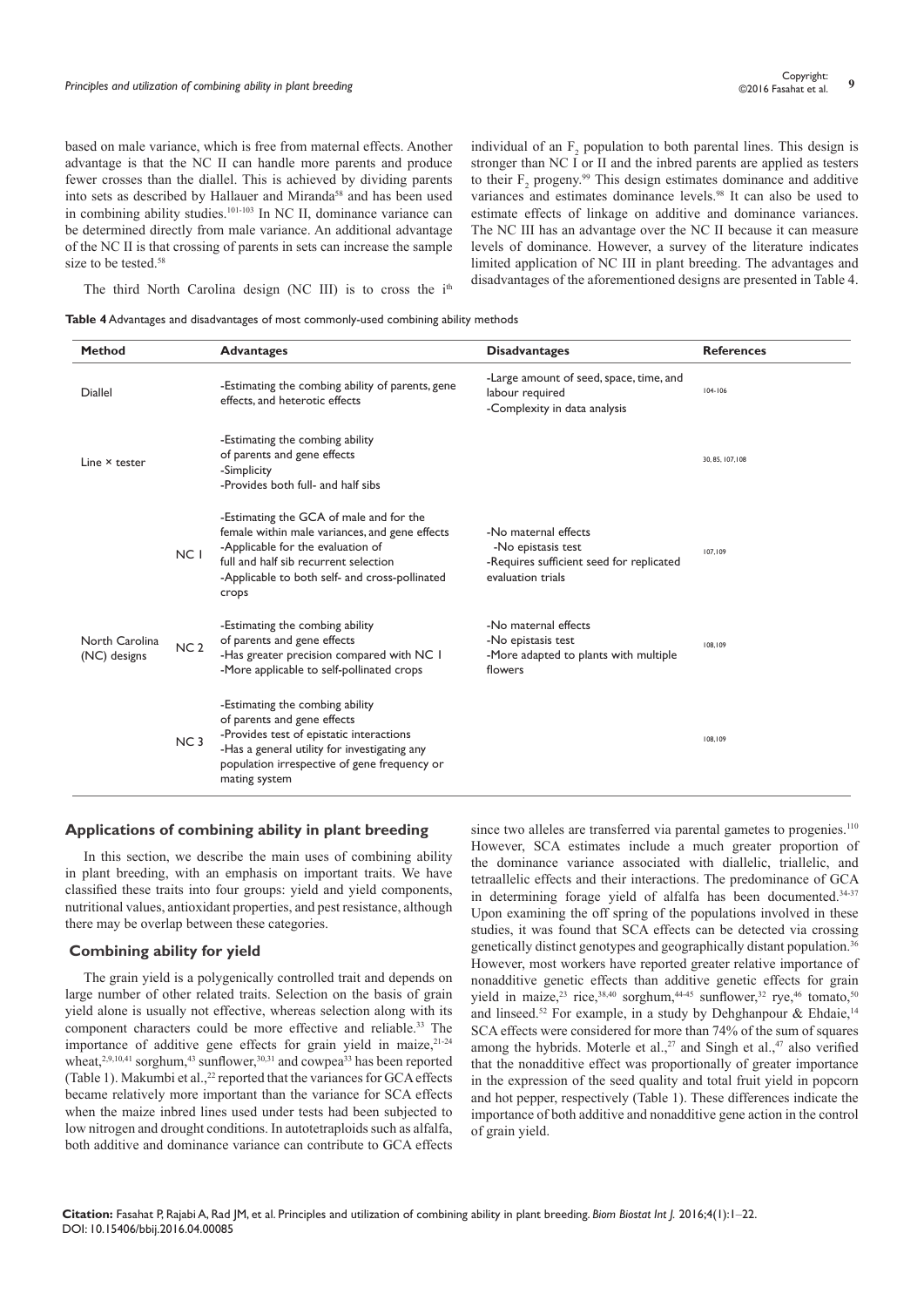There are several instances where the importance of both additive and nonadditive types of gene action for yield components was reported.<sup>12-14,16,21,38,40,47,50,51</sup> In the first instance, the estimate of combining ability for grain weight, tabulated in Table 1 exhibited that nonadditive genetic variance accounted for a major portion of the genetic variation for this trait in rice, $40$  wheat, $41-43$  chickpea, $16$  and linseed.<sup>52</sup> It was indicated also by El-Gabry et al.,<sup>50</sup> that nonadditive gene effects contribute towards governing fruit weight in tomato. However, the findings of Shukla & Pandey<sup>38</sup> for grain weight in rice illustrated that additive gene effects was found to be more important than nonadditive gene effects in the inheritance of this character.

Grain yield is a quantitative trait which is affected by genotype  $\times$ environment  $(G \times E)$  hence combining ability would depend on the set of germplasm and environment where they are tested. Significant interactions were found between the environment and GCA in sorghum,<sup>44</sup> linseed,<sup>52</sup> cotton,<sup>19</sup> and maize,<sup>14,22</sup> and also environment and SCA14,44,52 which infers that the rankings of both GCA and SCA changed across different environments and therefore selection would be more effective when based on performance across environments.

#### **Combining ability for nutritional value**

Improvement of oil quantity and quality in oleaginous crops is the major goal of breeding programs. In a diallel study of safflower, Golkar et al.<sup>48</sup> found that nonadditive genetic variance accounted for a major proportion of the genetic variation for oil content and protein content<sup>49</sup> with higher values in  $F_2$  generation than in  $F_1$ . He suggested no genetic reason for this finding except low sample size and sampling variation within  $F_2$  populations. However, this is in discordant with those obtained by Banerjee & Kole<sup>49</sup> for sesame and Joshi et al.,<sup>41</sup> on bread wheat. Chigeza et al.,<sup>30</sup> evaluated the combining ability of field sunflower for oil yield and its components and showed that additive effects were the most important for seed yield and oil yield<sup>51</sup> whilst for oil content both GCA and SCA effects appear to be important, with SCA effects having more influence than GCA.<sup>31,52</sup> Contrary to their results, Ortis et al., $32$  and Blank et al., $51$  observed that additive genetic effects had a larger influence on the oil content. Similar trend was found for fatty acids including linoleic, oleic, and palmitic acids.<sup>41,48</sup> Machida et al.,<sup>64</sup> evaluated quality protein maize (QPM) diallel cross and found the preponderance of GCA effects for tryptophan content, protein content, kernel endosperm modification, while SCA effects were for Quality Index and anthesis dates.

#### **Combining ability for antioxidant properties**

Natural coloured pigments from plant products are made up of various phytochemicals generally found in the food matrix such as carotenoids and β-carotene. Diets comprising carotenoid rich grains, fruits, and vegetables are related with reduced risk of chronic diseases.<sup>111-112</sup> Li et al.,<sup>25</sup> and Egesel et al.,<sup>26</sup> verified that the additive effect was proportionally of greater importance in the expression of the β-carotene and carotenoids in maize, respectively. However, Dey et al.,29 observed that nonadditive genetic effects had a larger influence on the β-carotene and carotenoids content in cauliflower. *Artemisia annua* is an important medicinal crop used for the production of the anti-malarial compound artemisinin. Townsend et al.,<sup>28</sup> studied combining ability with respect to artemisinin quality in 30 *Artemisia annua* lines using a complete diallel cross including reciprocals and found significant GCA values in artemisinin concentration and biomass.

# **Combining ability for pest resistance**

Both additive and nonadditive gene effects were found important in governing pest resistance (including disease, insect and nematodes resistance, and parasitic weeds) in crops of greatest commercial interest including maize, wheat, and sunflower Table 5. In a diallel study involving 45  $F_1$  hybrids evaluated over three years and two environments, Yallou et al.,<sup>113</sup> showed that negative GCA effects were more important than SCA effects in the control of the inheritance of the number of emerged *Striga* plants in maize Table 5. It corroborates other studies for resistance to northern leaf blight in maize.<sup>77,114</sup> gray leaf spot in maize,<sup>77</sup> stem canker in sunflower (*Phomopsis helianthi*),<sup>11</sup> *Fusarium* root rot in common bean,<sup>115</sup> cassava brown streak in cassava,<sup>6</sup> root-lesion nematodes (*Pratylenchus thornei* and *P. neglectus*) in wheat,<sup>116</sup> and *P. zeae* and *Meloidogyne* spp. nematodes density in maize<sup>76</sup> but differ from recent study by Akinwale et al., <sup>92</sup> who found a greater manifestation of SCA in control of the number of emerged *Striga* plants under *Striga* infestation in maize Table 5. Recently, Derera et al.,<sup>101</sup> found maize weevil resistance to be under the control of both GCA and SCA effects. According to Bookmyer et al.,<sup>117</sup> and Mukankusi et al.,<sup>115</sup> negative GCA and SCA effects are preferable for disease resistance, on the basis of a scale where the highest value is associated with more disease attack.

|  | Table 5 Combining ability for pest resistance |  |  |
|--|-----------------------------------------------|--|--|
|  |                                               |  |  |

| <b>Crop Species</b> | <b>Experimental Material</b> | <b>Type of Cross</b> | <b>GCA Dominance</b>                                                    | <b>SCA Dominance</b>                                                                                     | <b>References</b> |
|---------------------|------------------------------|----------------------|-------------------------------------------------------------------------|----------------------------------------------------------------------------------------------------------|-------------------|
| Maize (Zea mays L.) | 10 advanced inbred lines     | Half diallel         | Northern leaf blight<br>disease severity, grain<br>yield                |                                                                                                          | 114               |
| Maize (Zea mays L.) | 10 inbred lines              | Diallel              | Number of emerged<br>Striga plants, host<br>damage score, grain yield   | Host damage score,<br>grain yield                                                                        | 113               |
| Maize (Zea mays L.) | 18 inbred lines              | <b>NCII</b>          | Grain weevil resistance                                                 | Grain weevil<br>resistance                                                                               | 101               |
| Maize (Zea mays L.) | 28 inbred lines              | Diallel              | Grain yield, ears per<br>plant, ear aspect, and<br>Striga damage rating | Number of emerged<br>Striga plants, plant<br>height, anthesis-<br>silking interval, and<br>stalk lodging | 92                |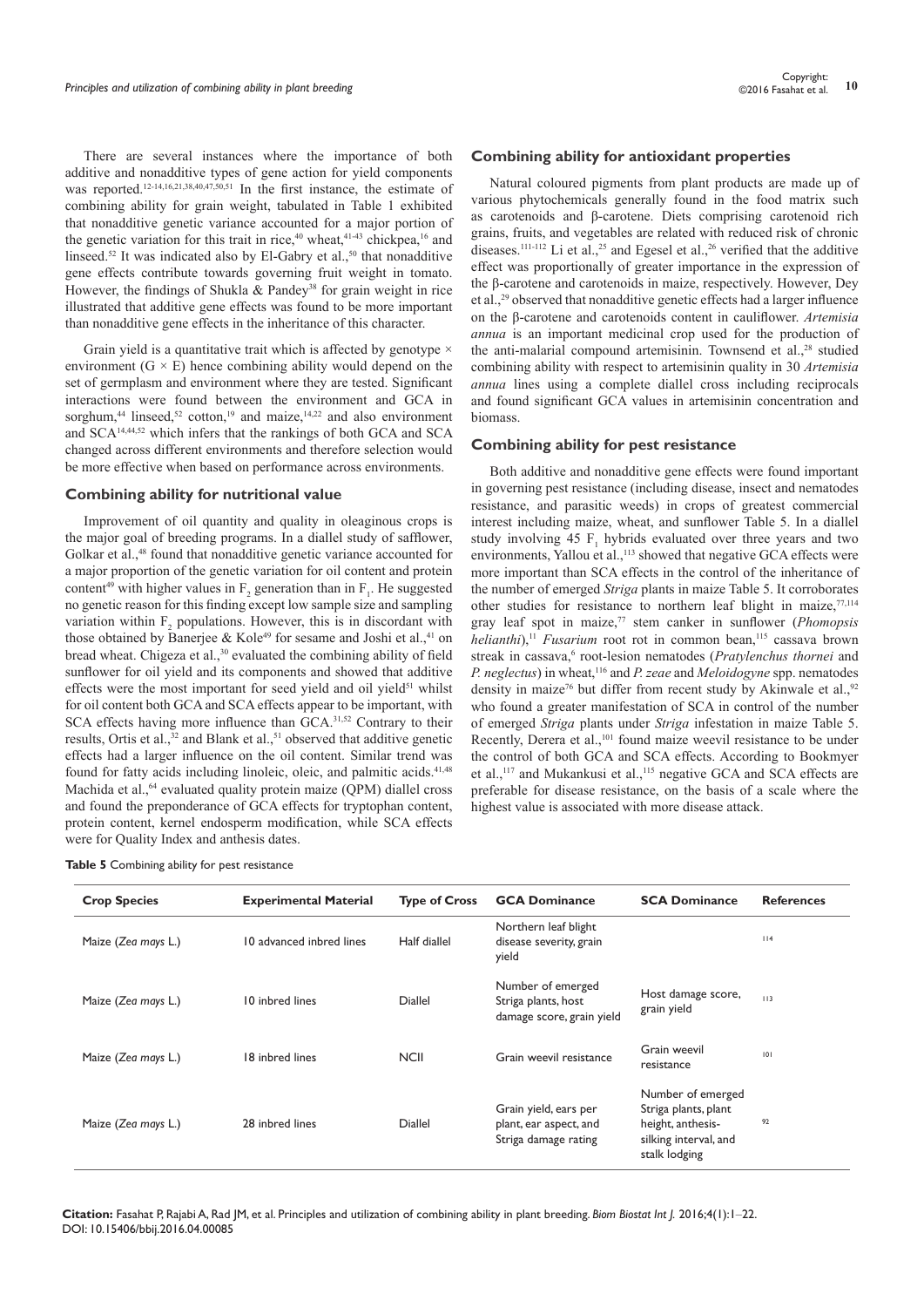| <b>Crop Species</b>                    | <b>Experimental Material</b>                                                                    | <b>Type of Cross</b>                  | <b>GCA Dominance</b>                                                                      | <b>SCA Dominance</b>                             | <b>References</b> |
|----------------------------------------|-------------------------------------------------------------------------------------------------|---------------------------------------|-------------------------------------------------------------------------------------------|--------------------------------------------------|-------------------|
| Maize (Zea mays L.)                    | 9 inhred lines                                                                                  | <b>Diallel</b>                        | Resistance to northern<br>leaf blight and gray leaf<br>spot                               |                                                  | 77                |
| Maize (Zea mays L.)                    | 6 inbred lines                                                                                  | <b>Diallel</b>                        | Reduction of the P zeae<br>and Meloidogyne spp.<br>densities and increase of<br>root mass | Plant height, grain<br>yield                     | 76                |
| wheat (Triticum aestivum L.)           | 5 synthetic hexaploid<br>wheats crossed to the<br>susceptible Australian<br>wheat cultivar lanz | <b>Diallel</b>                        | Resistance to root-lesion<br>nematodes (Pratylenchus<br>thornei and P. neglectus)         |                                                  | 116               |
| Sunflower (Helianthus<br>annuus)       | 6 male sterile sunflower<br>lines were crossed with 7<br>restorers                              | Factorial design                      | Resistance to stem<br>canker                                                              |                                                  | $\mathbf{H}$      |
| Common bean (Phaseolus<br>vulgaris L.) | 12 bean cultivars<br>comprising 6 resistant and<br>6 susceptible                                | $12 \times 12$ full<br>diallel mating | <b>Resistance to Fusarium</b><br>root rot (FI, F2,F3)                                     | Resistance to<br>Fusarium root rot<br>(F3)       | 115               |
| cassava (Manihot esculenta<br>Crantz)  | 2 resistant and 2<br>susceptible varieties                                                      | Half diallel                          | Resistance to Cassava<br>brown streak disease                                             | Resistance to<br>Cassava brown<br>streak disease | 6                 |
| Button mushroom (Agaricus<br>bisporus) | 19 homokaryotic lines                                                                           | Incomplete set<br>of Diallel          | <b>Bruising resistance</b>                                                                | <b>Bruising resistance</b>                       | $ $ $ $ 8         |

GCA: General Combining Ability; NC: North Carolina Design; SCA: Specific Combining Ability

# **Combining ability and germplasm classification**

One of the most important applications of combining ability is assignment of plant genotypes into heterotic groups which form the basis of productive hybrid programs. A heterotic group is a group of plant genotypes which are related or not related. The genotypes might come from the same or different populations. Genotypes from the same heterotic group show similar behaviour with respect to combining ability and heterosis when crossed with other genotypes from genetically divergent groups. The diallel and line × tester mating schemes can be used to establish heterotic groups for unknown genotypes such as new introductions in hybrid programs. Librando & Magulama<sup>119</sup> demonstrated the usefulness of combining ability effects in classifying maize inbred lines into heterotic groups. Previously Fan et al.,120 studied 25 lines from CIMMYT populations using combining ability analysis and concluded that eight exotic lines were genetically similar to the testers and could be assigned to the two current maize heterotic groups. Fato et al.,<sup>121</sup> established heterotic groups of lowland Mozambican maize inbred lines using broad-based populations ZM523 and Suwan-1 as testers in a line × tester mating scheme under downy mildew infestation. Kanyamasoro et al.,<sup>122</sup> studied combining ability among maize weevil resistant inbred lines and used specific combining ability (SCA) data to classify 23 inbred lines to heterotic Group A, 24 to Group B, and 5 to both A and B.

# **Assumptions for mating designs and implications**

There are some assumptions underlying diallel, line  $\times$  tester and North Carolina mating designs. These assumptions have been discussed by Baker,<sup>63</sup> Hallauer & Miranda,<sup>58</sup> Christie & Shattuck,<sup>80</sup> and Dabholkar<sup>81</sup> among other authorities. They should be validated or acknowledged when interpreting results from genetic studies. The assumptions are as follows:

- I. Random choice of individuals mated for production of experimental progenies. This depends on the model of choice. When a random model is used, parents for crossing should be selected at random, such that every parent in the population has an equal chance of participating in the crossing scheme. For a fixed model, parents for crossing are selected based on special criteria. For example a set of disease resistant and a set of susceptible parents can be selected for use in diallel or NCDII crossing; an established line is chosen as a tester for a selected set of lines, or a set of diverse lines is chosen for crossing to maximise chances of getting crosses with high heterosis and high combining ability.
- II. Random distribution of genotypes relative to variations in the environment. The experimental errors are independent. Presumably there is no  $G \times E$  interaction for the trait(s) under consideration. This can be validated by evaluating diallel, North Carolina, and line  $\times$  tester crosses in a minimum of three environments with at least two replications coupled with randomisation in each environment to accumulate at least a total of six degrees of freedom. This provides a fair estimate of the role of  $G \times E$  interactions in conditioning combining ability.
- III. Absence of non-genetic maternal effects. If present, significant maternal effects would lead to the upward bias of the additive variance [58]. This gives a false impression of magnitude of GCA effects and heritability. The problem of maternal effects can be validated in a diallel mating by including reciprocal or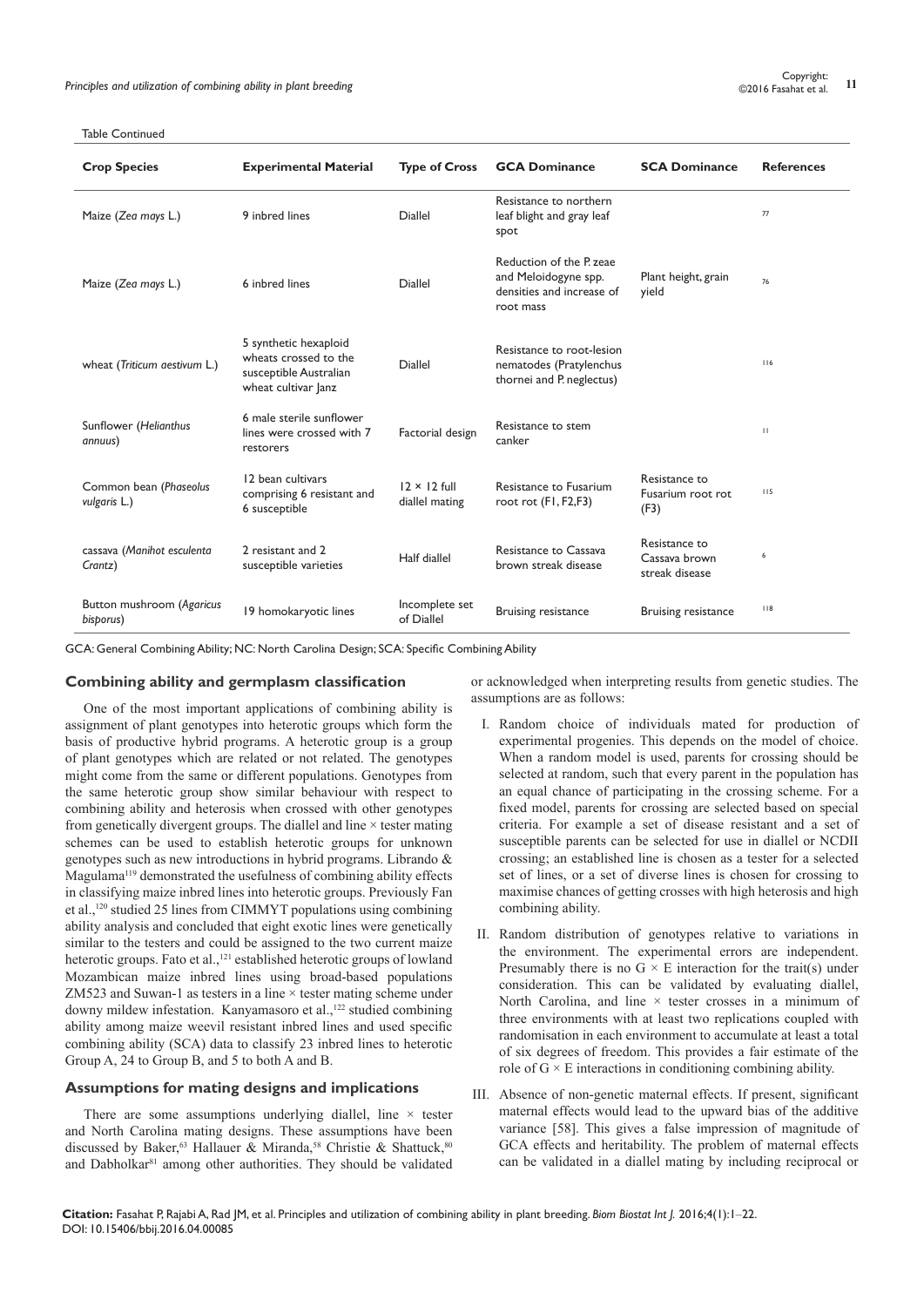of NCDII over the diallel in this respect is that it provides two independent estimates of GCA–one based on the male and the other on female parents, thus giving two estimates of additive variance. Consequently heritability can be calculated from the male source which is free from maternal effects. When data is balanced, ratio of male to female mean squares can be used to estimate role of maternal effects in a NCDII mating scheme. Maternal and reciprocal effects have been reported to be important for the following traits: grain weevil resistance in maize,101,102,123 Quality Index, tryptophan, and anthesis dates in quality protein maize [64]. Using NCDII mating, Derera et al.,<sup>103</sup> reported that contributions of male GCA (GCAm) and female GCA (GCAf) effects to maize hybrids varied depending on the trait and conditions. They found superior GCAf to GCAm effects for yield under drought conditions, and for anthesis to silk emergence interval, ear prolificacy and ear aspect under both drought and non-drought conditions, suggesting that the traits were modified by maternal effects. In a diallel evaluation of ear rot disease severity in maize, Mukanga et al.,<sup>124</sup> reported highly significant reciprocal effects indicating that cytoplasmic effects played a significant role in modifying ear rot resistance in maize hybrids. However, Nkalubo et al.,<sup>125</sup> found that reciprocal effects accounted for 10% of the variation and were not significant (P > 0.05), suggesting that cytoplasmic genes did not play a major role in modifying anthracnose resistance in common beans.

- IV. Regular diploid behaviour at meiosis. It is assumed that crop species under study is a diploid or acts in a diploid manner during meiosis, for example polyploids with an even number of chromosome sets, such as tetraploids and hexaploids.
- V. No multiple alleles. Application of the designs assumes that traits under study are not under multiple allele influence.
- VI. No linkage except where equilibrium between coupling and repulsion phases exists. Genes controlling traits under consideration are not correlated, not linked, and undergo independent assortment during meiosis. If there is linkage, then the repulsion and coupling phase linkage are in equilibrium.
- VII. No epistasis. According to Baker<sup>63</sup> the assumption, that there is no epistasis, may frequently be incorrect. Epistasis affects estimates of general and specific combining ability mean squares, variances, and effects in an unpredictable manner. The role of epistasis has not been validated in many studies of combining ability. However the role of epistasis can be tested by using Hayman's analysis for the diallel. A study by Nkalubo et al.,<sup>125</sup> was not conclusive on whether epistatic gene action played a major role in conditioning anthracnose resistance in common beans, but if available it might have biased the dominance gene effects. Simulation of two-locus genetic models was used to investigate the effects of gene frequency, non-random association of genes, and epistasis on the interpretation of diallel experiments in selfpollinating crops. It was demonstrated that general combining ability includes effects due to additive, epistatic, and, when gene frequencies are not equal to 0.5, dominance gene action. Similarly, when gene frequencies do not equal 0.5, average heterosis depends upon additive  $\times$  dominance interaction as well as dominance and dominance  $\times$  dominance interaction. Negative associations between genes greatly inflate the apparent amount of specific combining ability. These findings cast serious doubt on the utility of diallel analysis for studying the genetics of selfpollinating crops.

reverse crosses (see Griffings Method I and III). An advantage VIII. Independent distribution of genes. In diallel cross, the assumption concerning the independent distribution of genes in the parents is most critical to proper interpretation and seems to be least acceptable in actual practice.<sup>63</sup>

# **QTL mapping**

The ability to predict optimal genotype combinations for various goals in plant breeding on the basis of molecular-based genetic data would remarkably increase the effectiveness of plant breeding programs. The first attempt to use the genetic basis behind combining ability was performed by Griffing.<sup>71</sup> He suggested the use of the mating design and diallel to partition the genetic variance into  $\delta^2_{GCA}$ and  $\delta^2$ <sub>SCA</sub> and estimated the GCA effect.

Theoretically, when GCA is considered as a trait, all populations for QTL mapping can be applied to map GCA loci. However, populations such as  $F_2$ ,  $F_{2,3}$ , and BC<sub>1</sub>, segregate at the whole genome level (are heterozygous at most loci) and when used, repeated observations cannot be made at the level of individual or block and inhibit multiple trials conduction. Two alternative ways are used to allow the repeated detection of non-additive effects by the creation of heterozygotes from permanent populations: 1) to develop heterozygotes by testcrosses (TC) or backcrosses (BC) from a recombinant inbred (RI) population,<sup>127-129,2</sup>) to generate an immortalized  $F_2$  population through inter-mating between the RILs.130,131 In the first, the genotype of a hybrid is developed from the genotypes of the parental lines. Gene actions can be determined to be particularly additive or non-additive through comparing QTLs mapped in RILs and their TC hybrid populations.132 In back cross hybrids, the genotype of each hybrid is known at each locus, however in TC populations, the homology between alleles from parental RILs and the tester is unclear. It is shown that an unrelated elite-line tester is as efficient as the related low performance testers.<sup>133</sup> Frascaroli et al.,<sup>134</sup> compared QTL detection on related and unrelated testcross progenies and concluded that for traits with dominance effects, such as grain yield and number of kernels per plant, the poorly performing related inbred was the most effective tester. In contrast, unrelated inbred was more effective for traits characterized by prevailing additive gene action such as days to pollen shedding, plant height, kernel moisture and kernel weight, than related inbred lines. The accuracy of GCA measurement of tested inbred lines is of the outmost importance for increasing the power of GCA QTL mapping. LV et al.,<sup>8</sup> examined the feasibility of GCA QTL mapping and reported that mapping GCA can be achieved using various genetic populations including BCRILs and introgression lines (ILs) in maize. Out of 69 QTLs identified for grain yield and yield associated traits (38 in the ILs and 63 in the testcross populations), only 9 loci were detected for GCA on 5 chromosomes of maize (Table 6). Their results showed that the genetic control of GCA is completely different from that of yield traits of inbred lines. Moreover, Oi et al.,<sup>135</sup> identified 56 significant OTL<sup>GCA</sup> loci for five yield-related traits in maize using a set of testcrosses with ILs under different environmental conditions. They also found a significant correlation between the number of significant GCA loci in the ILs and the performance of GCA.

Recombinant inbred lines and double haploids (DH) are considered as valuable populations for QTL mapping, owing to the high homozygosity level of each individual and homogeneity within each line.<sup>25,136</sup> High homozygosity level results in a higher  $\delta^2_{GCA}$  estimate compared with segregating populations results, whilst dominance and dominance interaction are removed. For example, in a RILs population,  $\delta^2_{GCA}$  is expected to be twice as much as that of a  $F_{2,3}$  population. In turn, this higher genetic variance should result in a higher heritability, and thus to be more potent QTL detection.137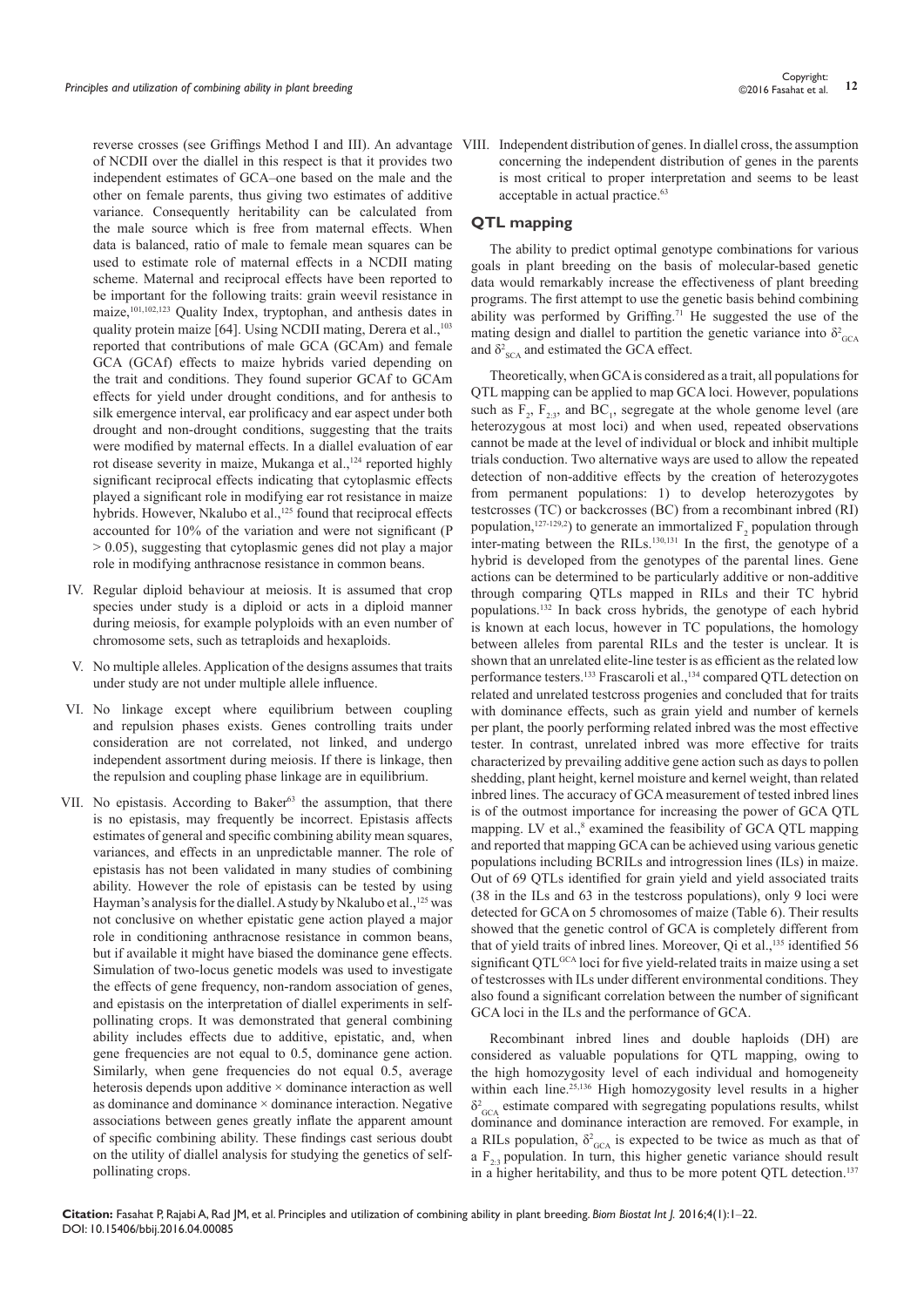This was the case in the study of Austin et al.,<sup>138,139</sup> who identified more QTL in the  $F_{68}$  population than in the  $F_{23}$  population developed from the same source. In another study by  $\overrightarrow{Li}$  et al.,<sup>25</sup> the power of QTL mapping for GCA ranked in the order of DH (RIL) based >  $F_2$  based > BC based NCII design, when the heritability was low (Table 6). In testcross progeny, the dominance variance which greatly influences the phenotype of hybrids is predominantly derived from the allelic difference between the tested line and the tester, and a sum of interactions among heterozygous loci. Furthermore, these dominance variances will certainly minimize the power of GCA locus identification. Meanwhile, Qu et al.,<sup>12</sup> identified a large number of additive effects of OTL<sup>GCA</sup> loci for ten agronomic traits in rice using RIL populations with three testers in three testcross populations and a backcross recombinant inbred line (BCRIL) population. Using simple sequence repeat markers (SSR) aid selection, Liu et al.,<sup>140</sup> improved GCA of the elite restorer line, Minhui63 in rice. Belicuas et al.,<sup>141</sup> identified four QTLs with additive effect and concluded that additive effects were more important than dominance effects in the inheritance of the stay-green trait in maize (GCA/SCA of 6.41). In a study by Huang et al.,<sup>142</sup> among sixteen loci identified for the GCA of yield per plant, only *bnlg1017* was detected in two environments. At this locus, the allele from the donor parent enhanced the GCA of yield per plant by  $3.27-3.89$  g across various environments. Li et al.,<sup>143</sup> applied NCDIII to RILs in highly heterotic inter- and intra-subspecific hybrids of rice. QTL analysis identified 20 QTLs (41.7%) with additive effects, 20 (41.7%) with partial-to-complete dominance, and

8 (16.7%) with overdominance effects in inter-subspecific hybrids. In intra-subspecific hybrids, 34 QTLs (51.5%) exhibited additive effects, 14 (21.2%) partial-to-complete dominance, and 18 (27.3%) overdominance.

Near isogenic line (NIL) and single segment introgression line (SSIL) populations are more proper for cloning and fine gene mapping, because of their comparatively clear and simple genetic backgrounds.

Li et al.,<sup>25</sup> averred that growth in sample size and broad heritability could increase the QTL detection power for GCA. However, growth in tester number could not increase the QTL detection power.144,145 In a study by He et al.,<sup>144</sup> increase in sample size from  $100$  to  $400$ resulted in dramatic increase in QTL detection power. Marker assisted selection (MAS) has been viewed as a promising approach in plant breeding. The successful pyramiding of desired genes associated with combining ability by MAS, resulting in enhanced combining ability of the selected lines of rice, was illustrated by Liu et al.,<sup>140</sup> In a study by Stuber,<sup>146</sup> using MAS, the QTLs related to maize grain yield were transferred successfully. As a consequence the testcross performance was improved. For a better contribution of marker-QTL associations in plant breeding, their association should be consistent across diverse genetic backgrounds of inbred line testers and across breeding populations within a heterotic group.<sup>147</sup> As a result, a masking effect of the tester allele is involved in inconsistent QTL results among testers<sup>25</sup>

**Table 6** QTL mapping for GCA and SCA

| Population/<br><b>Type</b>            | Parents                                                | Chromosome              | <b>Marker</b><br>Interval | Loci     | R2 %                                | <b>Allele</b><br>for the<br><b>Increased</b><br><b>GCA Effect</b> | <b>Allele</b><br>for the<br><b>Increased</b><br><b>SCA Effect</b> | Reference |
|---------------------------------------|--------------------------------------------------------|-------------------------|---------------------------|----------|-------------------------------------|-------------------------------------------------------------------|-------------------------------------------------------------------|-----------|
| Maize                                 |                                                        |                         |                           |          |                                     |                                                                   |                                                                   |           |
| 75 lines and<br>four testers<br>(ILs) | Ye478 (elite<br>inbred)/Qi319<br>(elite inbred)        | $\mathbf{2}$            | umc1227 -<br>umc1980      | bnlg1017 | 11.82, 9.12 (two<br>environments)   | Qi319                                                             |                                                                   | 4         |
| F <sub>2</sub> plants                 | L-14-04B (elite<br>inbred)/ L-08-05F<br>(elite inbred) | 3                       | umc1659 -<br>umc1320      | Stg3b    | 3.21                                | L-08-05F                                                          |                                                                   | 140       |
|                                       |                                                        | $\overline{\mathbf{4}}$ | bnlg0252 -<br>bnlg2291    | Stg4c    | 8.36                                |                                                                   | Stg4c                                                             |           |
|                                       |                                                        | 6                       | phi0126 -<br>bnlg1371     | Stg6     | 3.76                                | L-08-05F                                                          |                                                                   |           |
|                                       |                                                        | 9                       | bnlg0430 -<br>umc1107     | Stg9     | 3.8                                 | L-08-05F                                                          |                                                                   |           |
| 75 ILs lines and<br>four testers      | Zong 3(elite<br>inbred)/<br>HB522(wax<br>inbred)       |                         | umc2390 -<br>umc2229      | umc1770  | 1.09, 0.67<br>(two<br>environments) | HB522                                                             |                                                                   | 135       |
|                                       |                                                        | $\overline{2}$          | bnlg1496 -<br>umc1052     | mmc0001  | 9.07, 3.84                          |                                                                   | HB522                                                             |           |
|                                       |                                                        | 3                       | umc1404 -<br>bnlg1779     | umc1825  | 7.23, 9.85                          |                                                                   | <b>HB522</b>                                                      |           |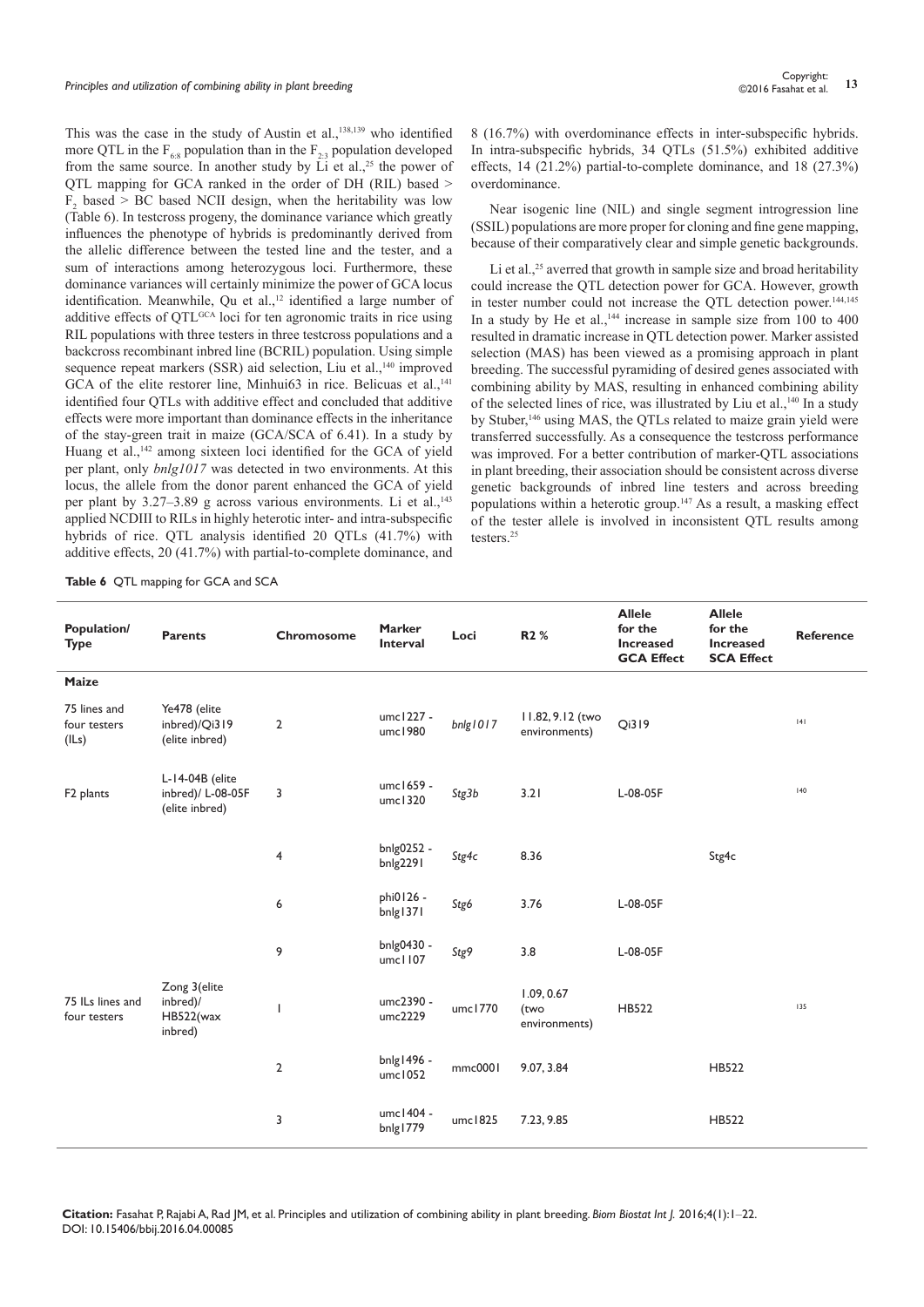Principles and utilization of combining ability in plant breeding **14** Copyright: **14** Copyright: **14** Copyright: **14** Copyright: **14** Copyright: **14** Copyright: **14** Copyright: **14** Copyright: **14** Copyright: **14** Copyrig

Table Continued

| <b>Population/</b><br><b>Type</b>      | <b>Parents</b>                                                                            | Chromosome               | <b>Marker</b><br>Interval                                               | Loci                            | R2 %                                          | <b>Allele</b><br>for the<br><b>Increased</b><br><b>GCA Effect</b> | <b>Allele</b><br>for the<br><b>Increased</b><br><b>SCA Effect</b> | Reference |
|----------------------------------------|-------------------------------------------------------------------------------------------|--------------------------|-------------------------------------------------------------------------|---------------------------------|-----------------------------------------------|-------------------------------------------------------------------|-------------------------------------------------------------------|-----------|
| Maize                                  |                                                                                           |                          |                                                                         |                                 |                                               |                                                                   |                                                                   |           |
|                                        |                                                                                           | 5                        | umc1475 -<br>umc1850                                                    | Umc1692                         | 0.48, 0.69, 0.68                              | HB522                                                             |                                                                   |           |
|                                        |                                                                                           | 6                        | phi102-<br>umc2321                                                      | mmc0241                         | 3.49, 7.12,<br>$6.55$ (three<br>environments) | HB522                                                             |                                                                   |           |
|                                        |                                                                                           | 9                        | umc1982 -<br>umc1505                                                    | bnlg I 129                      | 0.53, 0.63, 0.56                              | HB522                                                             |                                                                   |           |
|                                        |                                                                                           | $\,10$                   | bnlg1028 -<br>umc1061                                                   | phi035                          | 0.44, 0.53, 0.50                              | HB522                                                             |                                                                   |           |
| 65 ILs lines and<br>three testers      | Ye478 as the<br>recurrent parent<br>and B73, Zhongzi<br>01, and Qi319 as<br>donor parents | $\mathbf{I}$             | umcl514                                                                 |                                 | 9                                             |                                                                   |                                                                   | $\bf 8$   |
|                                        |                                                                                           | $\overline{\phantom{a}}$ | bnlg1643                                                                | 13.71                           |                                               |                                                                   |                                                                   |           |
|                                        |                                                                                           | $\mathbf{I}$             | umc1340                                                                 | 12.63                           |                                               |                                                                   |                                                                   |           |
|                                        |                                                                                           | $\overline{2}$           | umc2363                                                                 | 11.04                           |                                               |                                                                   |                                                                   |           |
|                                        |                                                                                           | $\overline{2}$           | prp2                                                                    | 14.26                           |                                               |                                                                   |                                                                   |           |
|                                        |                                                                                           | 4                        | umc1667                                                                 | 14.88                           |                                               |                                                                   |                                                                   |           |
|                                        |                                                                                           | 6                        | umc1083                                                                 | 15.33                           |                                               |                                                                   |                                                                   |           |
|                                        |                                                                                           | 8                        | umc1864                                                                 | 11.78                           |                                               |                                                                   |                                                                   |           |
|                                        |                                                                                           | 8                        | bnlg I823                                                               | 12.52                           |                                               |                                                                   |                                                                   |           |
| <b>Rice</b>                            |                                                                                           |                          |                                                                         |                                 |                                               |                                                                   |                                                                   |           |
| Three TC<br>(testcross)<br>populations | Zhenshan97B/9311                                                                          | $\mathbf{I}$             | <b>RM151-</b><br>RM8083<br>RM283-<br><b>RM151</b>                       | tpI<br>gdl                      | 33.40<br>25                                   |                                                                   |                                                                   | 39        |
|                                        |                                                                                           | $\mathbf{2}$             | RM5862-<br>RM7355<br>RM5699-<br>RM324                                   | pl2a<br>ss2                     | 23.45<br>25.09                                |                                                                   |                                                                   |           |
|                                        |                                                                                           | 3                        | RM532-<br><b>RM520</b><br>MRG5959-<br>MRG2180<br>RM227-<br><b>RM514</b> | ph <sub>3</sub><br>fgpp3<br>gd3 | 24.04<br>23.8<br>22.94                        |                                                                   |                                                                   |           |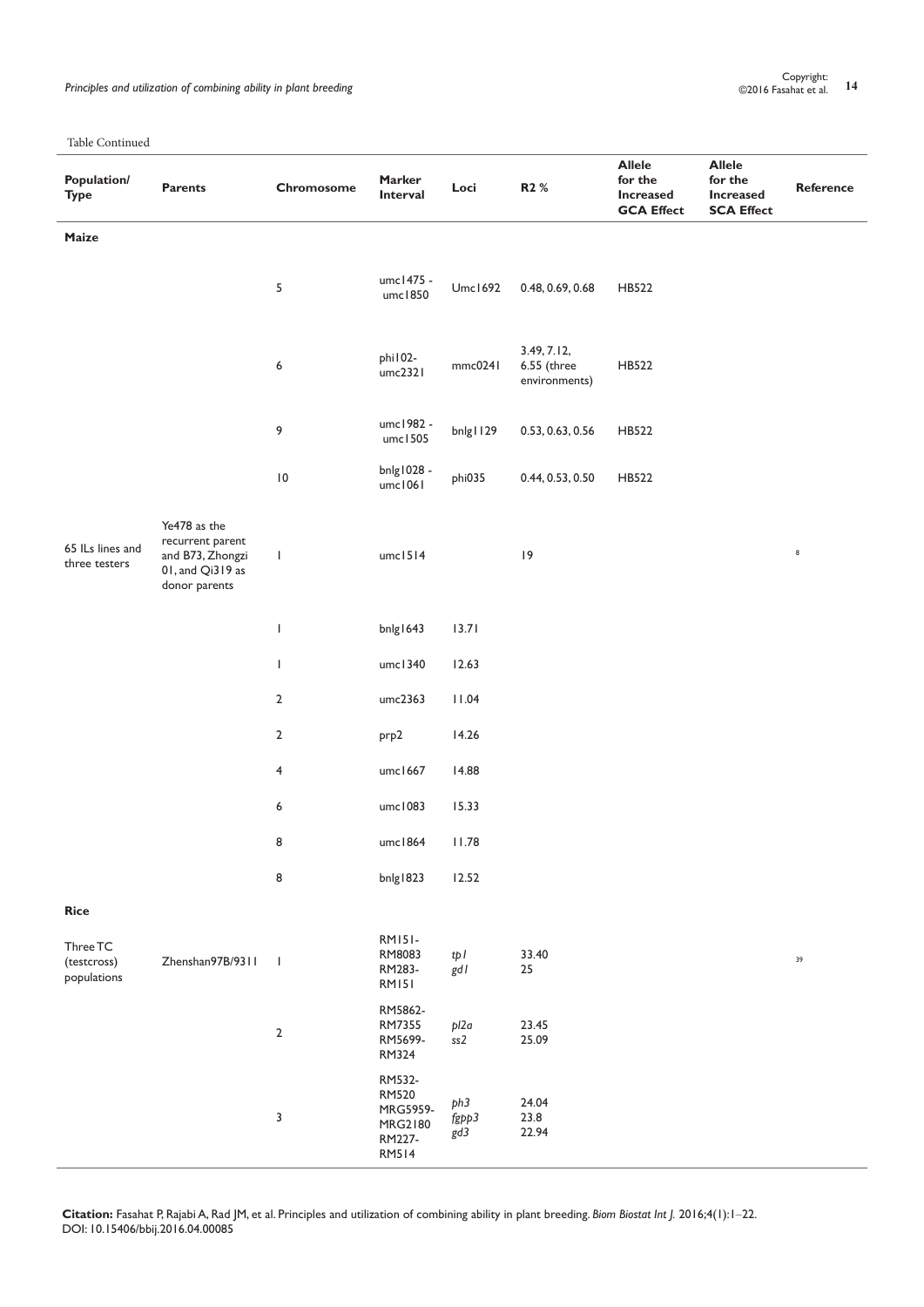# <sup>Lopyright:</sup><br>Principles and utilization of combining ability in plant breeding **15** Copyright: **15** Copyright: **15** Copyright:

Table Continued

| THOTA ODITIONAL<br>Population/<br><b>Type</b>    | Parents                            | Chromosome       | Marker<br>Interval                                                                                    | Loci                       | R2 %                             | <b>Allele</b><br>for the<br><b>Increased</b><br><b>GCA Effect</b> | <b>Allele</b><br>for the<br><b>Increased</b><br><b>SCA Effect</b> | Reference    |
|--------------------------------------------------|------------------------------------|------------------|-------------------------------------------------------------------------------------------------------|----------------------------|----------------------------------|-------------------------------------------------------------------|-------------------------------------------------------------------|--------------|
| Maize                                            |                                    |                  |                                                                                                       |                            |                                  |                                                                   |                                                                   |              |
|                                                  |                                    | 5                | RM440-<br>RM3575                                                                                      | ss5                        | 27.53                            |                                                                   |                                                                   |              |
|                                                  |                                    | 6                | RM589-<br><b>RM584</b><br><b>RM121-</b><br>RM6071<br><b>RM121-</b><br>RM6071<br>RM314-<br><b>RM50</b> | tp6<br>pl6<br>gpp6<br>spp6 | 23.97<br>56.17<br>58.73<br>17.84 |                                                                   |                                                                   |              |
|                                                  |                                    | $\boldsymbol{7}$ | RM3583-<br>RM7110<br>RM1253-<br>RM3583<br>RM3583-<br>RM7110                                           | ph7<br>hd7<br>pl7          | 25.19<br>24.18<br>21.45          |                                                                   |                                                                   |              |
|                                                  |                                    | 8                | RM25-<br><b>MRG2181</b><br>RM25-<br><b>MRG2181</b><br>RM152-<br>MRG0270                               | ph8<br>hd8<br>pl8          | 25.53<br>21.65<br>31.05          |                                                                   |                                                                   |              |
|                                                  |                                    | 12               | RM3717-<br>RM19                                                                                       | ph12                       | 11.25                            |                                                                   |                                                                   |              |
| 194 F7 RILs<br>derived from<br>inter-subspecific | 9024 (indica)/<br>LH422 (japonica) | $\mathsf{I}$     | RG375-<br>CDO348                                                                                      | $hdla$                     | 1.14                             |                                                                   |                                                                   | $\sqrt{142}$ |
| $($ l $)$                                        |                                    | 3                | RZ993-<br>CDO1081                                                                                     | hd3b                       | $6.61$                           |                                                                   |                                                                   |              |
|                                                  |                                    | $\overline{7}$   | CDO553-<br><b>RG528</b>                                                                               | hd7b                       | 6.31                             |                                                                   |                                                                   |              |
|                                                  |                                    | 8                | RG333-<br>RZ562                                                                                       | hd8                        | 63.19                            |                                                                   |                                                                   |              |
|                                                  |                                    | $\mathbf{H}$     | RZ536-<br>CDO534                                                                                      | hdlla                      | 2.42                             |                                                                   |                                                                   |              |
|                                                  |                                    | $\mathbf{2}$     | XNPB132-<br><b>RG544</b>                                                                              | ph <sub>2</sub>            | 11.23                            |                                                                   |                                                                   |              |
|                                                  |                                    | 6                | RZ965-<br>CDO544                                                                                      | ph6                        | 8.93                             |                                                                   |                                                                   |              |
|                                                  |                                    | 8                | RG333-<br>RZ562                                                                                       | ph8                        | 17.83                            |                                                                   |                                                                   |              |
|                                                  |                                    | 4                | RG214-<br>CDO539                                                                                      | tp4                        | 11.89                            |                                                                   |                                                                   |              |
|                                                  |                                    | 8                | RZ562-<br>RZ66                                                                                        | tp8                        | $7.77\,$                         |                                                                   |                                                                   |              |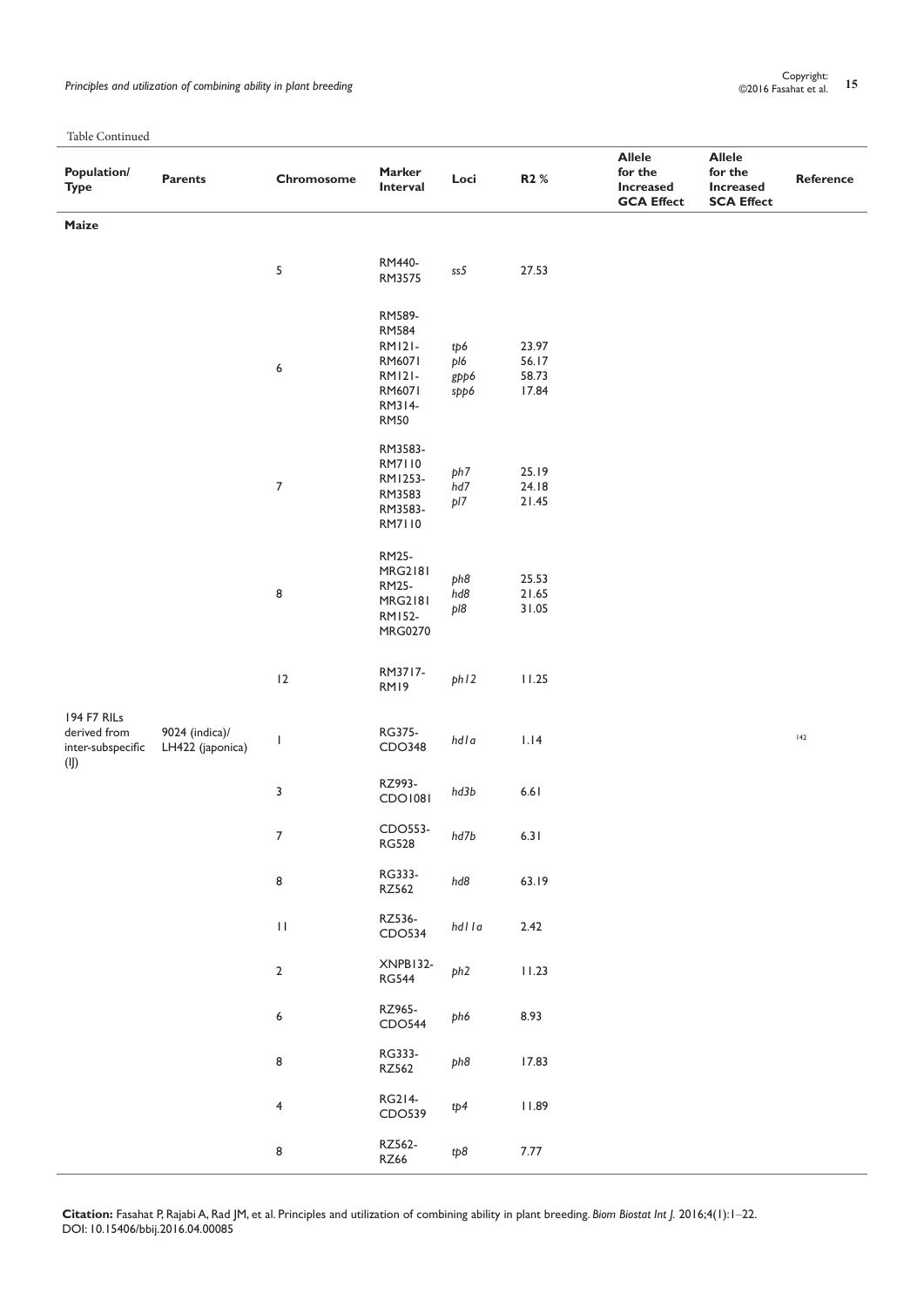| <b>Population/</b><br><b>Type</b>        | Parents                                      | Chromosome       | Marker<br>Interval       | Loci   | R2 %           | <b>Allele</b><br>for the<br><b>Increased</b><br><b>GCA Effect</b> | <b>Allele</b><br>for the<br><b>Increased</b><br><b>SCA Effect</b> | Reference |
|------------------------------------------|----------------------------------------------|------------------|--------------------------|--------|----------------|-------------------------------------------------------------------|-------------------------------------------------------------------|-----------|
| Maize                                    |                                              |                  |                          |        |                |                                                                   |                                                                   |           |
|                                          |                                              | $\mathbf{3}$     | RZ993-<br>CDO1081        | pI3    | 4.82           |                                                                   |                                                                   |           |
|                                          |                                              | $\sqrt{5}$       | RZ495-<br><b>RZ70</b>    | pl5a   | 5.23           |                                                                   |                                                                   |           |
|                                          |                                              | $\mathsf 3$      | RZ993-<br><b>CDO1081</b> | fgpp3  | 11.14          |                                                                   |                                                                   |           |
|                                          |                                              | $\overline{4}$   | RG214-<br>CDO539         | fgpp4a | 32.01          |                                                                   |                                                                   |           |
|                                          |                                              | $\sqrt{5}$       | RG360-<br>RZ296          | fgpp5b | 8.43           |                                                                   |                                                                   |           |
|                                          |                                              | $\mathbf{3}$     | RZ993-<br>CDO1081        | ss3    | 5.35           |                                                                   |                                                                   |           |
|                                          |                                              | $\sf 5$          | RG360-<br>RZ296          | ss5    | $\vert\,$ 1.67 |                                                                   |                                                                   |           |
|                                          |                                              | $\mathsf 3$      | RZ16-<br>RZ993           | gd3a   | $6.71$         |                                                                   |                                                                   |           |
|                                          |                                              | $\overline{4}$   | RG143-<br><b>RZ590</b>   | gd4    | 20.9           |                                                                   |                                                                   |           |
|                                          |                                              | $\boldsymbol{6}$ | RG1028-<br><b>RG162</b>  | gd6    | 3.85           |                                                                   |                                                                   |           |
|                                          |                                              | $\,$ l $\,$      | RZ561-<br><b>RZ400</b>   | gd   0 | 8.29           |                                                                   |                                                                   |           |
|                                          |                                              | $\overline{4}$   | RG908-<br>RZ602          | kgw4   | 14.45          |                                                                   |                                                                   |           |
|                                          |                                              | $\boldsymbol{7}$ | RG528-<br><b>RG417</b>   | kgw7   | 3.82           |                                                                   |                                                                   |           |
|                                          |                                              | 8                | RG333-<br>RZ562          | $kgw8$ | 22.4           |                                                                   |                                                                   |           |
|                                          |                                              | $\mathbf{3}$     | RZ993-<br>CDO1081        | yd3    | 6.48           |                                                                   |                                                                   |           |
|                                          |                                              | 5                | RZ556-<br><b>RG360</b>   | yd5    | 5.22           |                                                                   |                                                                   |           |
|                                          |                                              | $\boldsymbol{6}$ | RG653-<br>RZ828          | yd6a   | 4.17           |                                                                   |                                                                   |           |
|                                          |                                              | $\boldsymbol{7}$ | XNPB20-<br><b>RZ509</b>  | yd7    | 4.8            |                                                                   |                                                                   |           |
|                                          |                                              | 8                | RG333-<br>RZ562          | yd8    | $21$           |                                                                   |                                                                   |           |
| 222 F12<br>RILs from<br>intrasubspecific | Zhenshan97<br>(indica)/Minghui63<br>(indica) | $\sqrt{2}$       | RM208-<br>RM207          | hd2    | 6.34           |                                                                   |                                                                   | $142$     |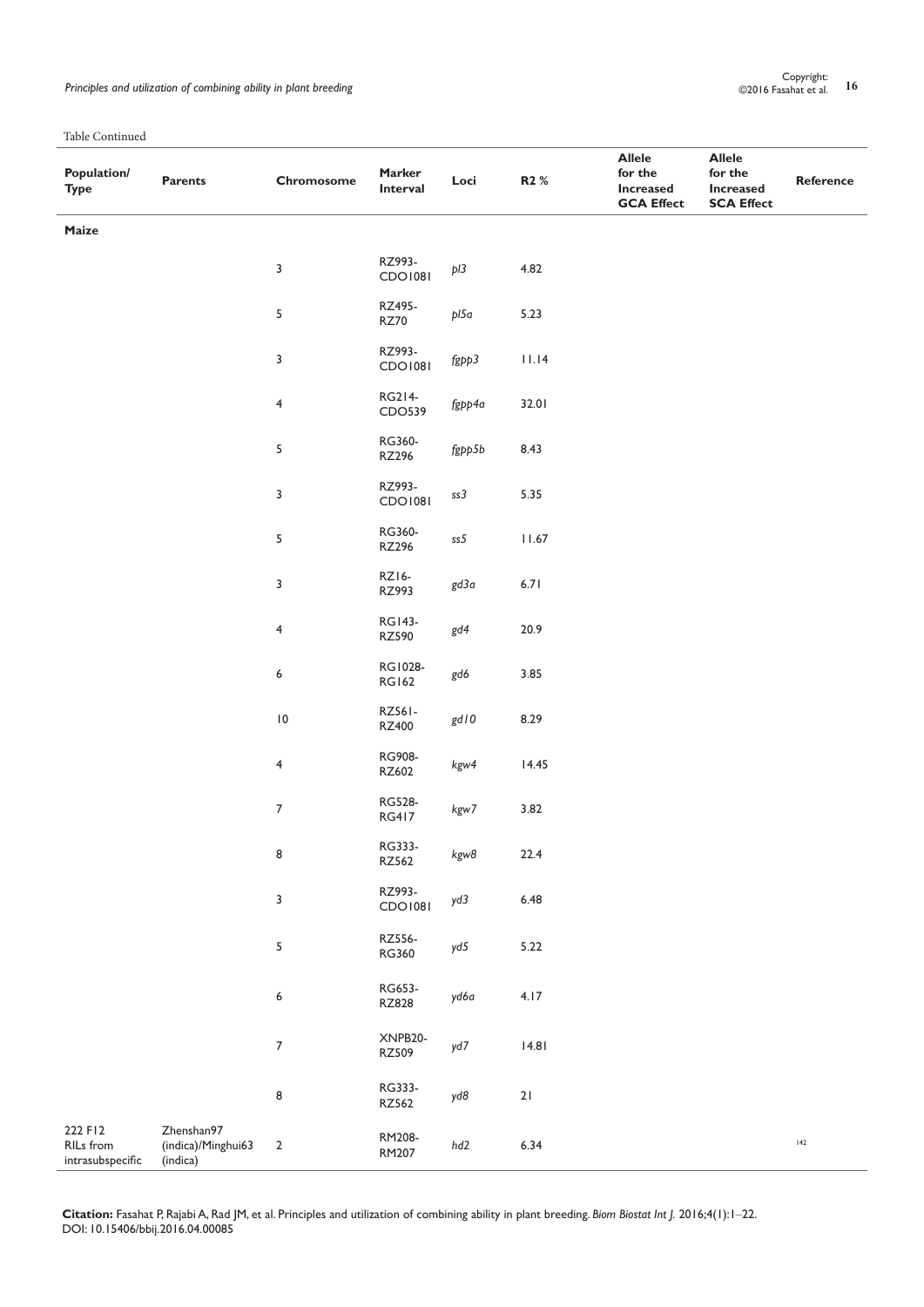| ------ ------<br>Population/<br><b>Type</b> | Parents | Chromosome         | Marker<br>Interval     | Loci     | R2 %        | <b>Allele</b><br>for the<br><b>Increased</b><br><b>GCA Effect</b> | <b>Allele</b><br>for the<br><b>Increased</b><br><b>SCA Effect</b> | Reference |
|---------------------------------------------|---------|--------------------|------------------------|----------|-------------|-------------------------------------------------------------------|-------------------------------------------------------------------|-----------|
| Maize                                       |         |                    |                        |          |             |                                                                   |                                                                   |           |
|                                             |         | $\boldsymbol{6}$   | RZ398-<br>RM204        | ph6b     | 9.2         |                                                                   |                                                                   |           |
|                                             |         | $\,$ l $\,$ 0 $\,$ | RM258-<br><b>RG561</b> | phIO     | 3.29        |                                                                   |                                                                   |           |
|                                             |         | $\mathbf{I}$       | RM259-<br>RM243        | tpla     | $7.7\,$     |                                                                   |                                                                   |           |
|                                             |         | $\mathbf 2$        | R1738-<br><b>RM53</b>  | tp2a     | 8.46        |                                                                   |                                                                   |           |
|                                             |         | $\mathbf{H}$       | Y6854L-<br>RM224       | tpll     | $\,$ l $\,$ |                                                                   |                                                                   |           |
|                                             |         | $\,9$              | RM219-<br>R1687        | pl9      | 5.67        |                                                                   |                                                                   |           |
|                                             |         | $\boldsymbol{6}$   | RM204-<br>R1014        | fgpp6    | $10.67$     |                                                                   |                                                                   |           |
|                                             |         | $\, 10$            | R2625-<br><b>RM228</b> | fgpp10   | 13.13       |                                                                   |                                                                   |           |
|                                             |         | $\mathsf 3$        | <b>RM55-</b><br>RM200  | ss3a     | $18.48$     |                                                                   |                                                                   |           |
|                                             |         | 6                  | RM204-<br>R1014        | ss6a     | 9.91        |                                                                   |                                                                   |           |
|                                             |         | $\mathbf{H}$       | C794-<br>RGI 18        | $ssI\ I$ | 9.18        |                                                                   |                                                                   |           |
|                                             |         | 12                 | C996-<br>G1128a        | $ssl2a$  | 5.8         |                                                                   |                                                                   |           |
|                                             |         | 6                  | RM204-<br>R1014        | gd6a     | $7.64$      |                                                                   |                                                                   |           |
|                                             |         | 9                  | RM201-<br>C472         | gd9a     | $5.56\,$    |                                                                   |                                                                   |           |
|                                             |         | $\,$ l $\,$ 0 $\,$ | R2625-<br><b>RM228</b> | gd I O   | $16.56$     |                                                                   |                                                                   |           |
|                                             |         | $\sqrt{2}$         | R1738-<br><b>RM53</b>  | kgw2     | $13.1\,$    |                                                                   |                                                                   |           |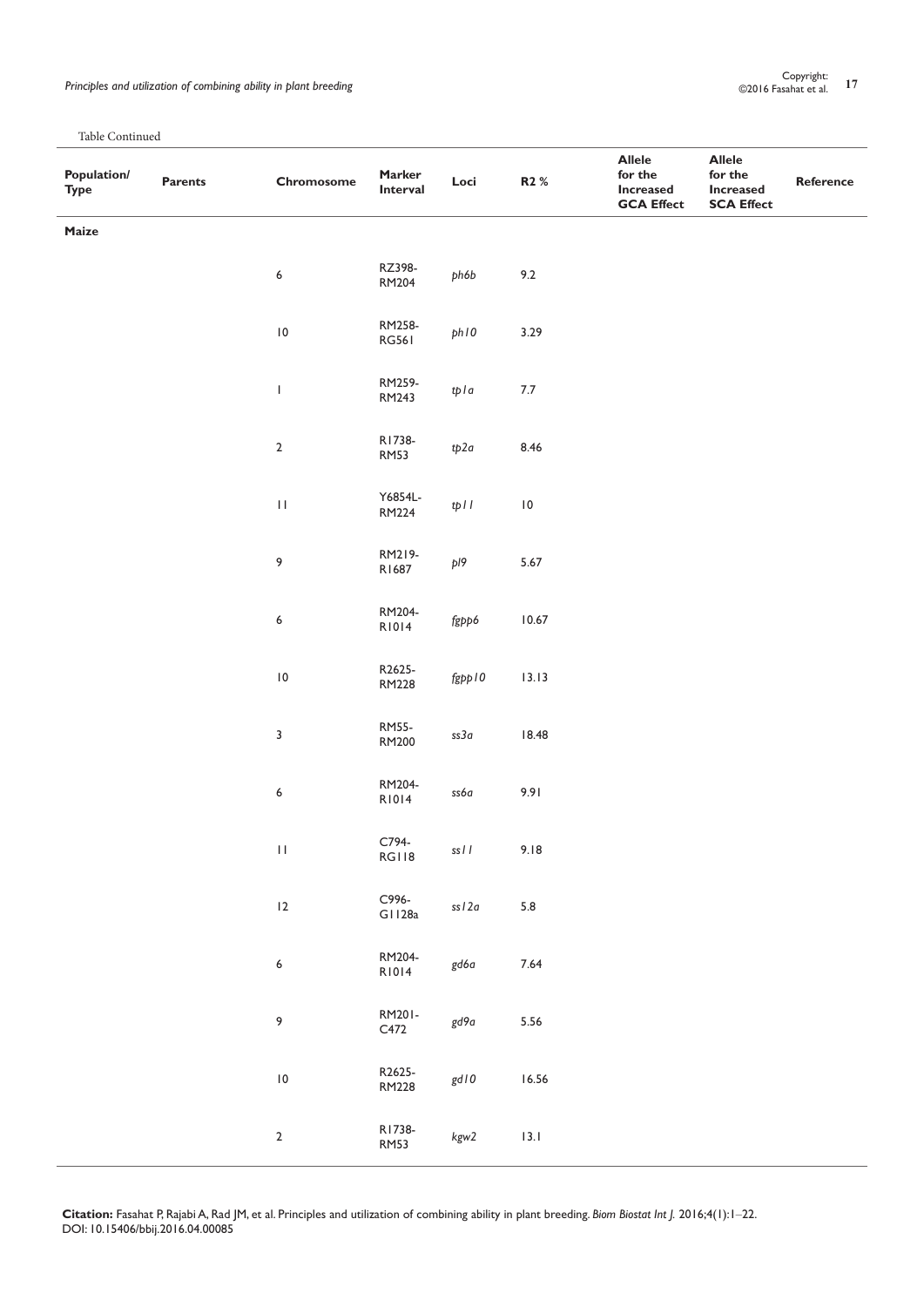| Population/<br><b>Type</b> | <b>Parents</b> | Chromosome     | <b>Marker</b><br>Interval | Loci  | R <sub>2</sub> % | <b>Allele</b><br>for the<br><b>Increased</b><br><b>GCA Effect</b> | <b>Allele</b><br>for the<br><b>Increased</b><br><b>SCA Effect</b> | Reference |
|----------------------------|----------------|----------------|---------------------------|-------|------------------|-------------------------------------------------------------------|-------------------------------------------------------------------|-----------|
| Maize                      |                |                |                           |       |                  |                                                                   |                                                                   |           |
|                            |                | 3              | RG393-<br>C1087           | kgw3a | 8.98             |                                                                   |                                                                   |           |
|                            |                | 5              | RG360-<br>C734b           | kgw5  | 5.51             |                                                                   |                                                                   |           |
|                            |                | 6              | R2869-<br>C474            | kgw6a | 11.95            |                                                                   |                                                                   |           |
|                            |                | $\overline{2}$ | RM211-<br><b>RG634</b>    | yd2a  | 4.24             |                                                                   |                                                                   |           |

DH: Doubled Haploid Lines; RIL: Recombinant Inbred Lines; F<sub>2</sub>-F<sub>5</sub>: Populations; BC: Backcross Population; Cssls: Chromosome Segment Substitution Lines; IL: Introgressed Lines; GCA: General Combining Ability; SCA: Specific Combining Ability

#### **Summary and Future Perspectives**

Although considerable progress has been made in crop improvement by plant breeding, it is essential that it continue. Through commonly applied breeding techniques, current breeding programmes continue to evolve. Combining ability could largely contribute in achieving this object. Combining ability as a considerable analysis tool is not only useful for selecting favourable parents but also provides information concerning the nature of and importance of gene effects influencing quantitative traits. In spite of hopefulness regarding sustained yield increase from conventional breeding, new approaches such as QTL mapping will be required to increase the likelihood of achievement. Further advances in marker technology may reduce the cost of QTL mapping and make it more applicable for combining ability programmes.

# **Acknowledgement**

The authors received no specific funding for this article.

# **Conflict of Interest**

The author declares no conflict of interest.

# **References**

- 1. [Oakey H, Verbyla A, Pitchford W, et al. Joint modeling of additive and](http://link.springer.com/article/10.1007/s00122-006-0333-z)  [non-additive genetic line effects in single field trials.](http://link.springer.com/article/10.1007/s00122-006-0333-z) *Theoretical and Applied Genetics*[. 2016;113\(5\):809–819.](http://link.springer.com/article/10.1007/s00122-006-0333-z)
- 2. [Topal A, Aydın C, Akgun N, et al. Diallel cross analysis in durum wheat](https://www.deepdyve.com/lp/elsevier/diallel-cross-analysis-in-durum-wheat-triticum-durum-desf-06Z2jLPKtw)  (*Triticum durum* [Desf.\): identification of best parents for some kernel](https://www.deepdyve.com/lp/elsevier/diallel-cross-analysis-in-durum-wheat-triticum-durum-desf-06Z2jLPKtw)  physical features. *[Field Crops Research](https://www.deepdyve.com/lp/elsevier/diallel-cross-analysis-in-durum-wheat-triticum-durum-desf-06Z2jLPKtw)*. 2004;87:1–12.
- 3. Allard RW. Principles of Plant Breeding, John Wiley and Sons Inc, New York, USA; 1960.
- 4. Vasal SK, Cordova H, Pandey S, et al. Tropical maize and heterosis. CIMMYT research highlights, Mexico, DF, CIMMYT. 1986.
- 5. Sprague GF, Tatum LA. General versus specific combining ability in single crosses of corn. *Journal of the American Society of Agronomy*. 1942;34:923–932.
- 6. [Kulembeka HP, Ferguson M, Herselman L, et al. Diallel analysis of field](http://link.springer.com/article/10.1007%2Fs10681-012-0730-0)  [resistance to brown streak disease in cassava \(](http://link.springer.com/article/10.1007%2Fs10681-012-0730-0)*Manihot esculenta* Crantz) [landraces from Tanzania.](http://link.springer.com/article/10.1007%2Fs10681-012-0730-0) *Euphytica*. 2012;187(2):277–288.
- 7. Griffing B. A generalized treatment of the use of diallel crosses, in quantitative inheritance Heredity. *Australian Journal of Biological Sciences.* 1956a;10:31–50.
- 8. LV A, Zhang H, Zhang Z, et al. Conversion of the statistical combining ability into a genetic concept. *Journal of Integrative Agriculture*. 012;11:43–52.
- 9. [Bao Y, Wang S, Wang X, et al. Heterosis and combining ability for](https://www.infona.pl/resource/bwmeta1.element.elsevier-5948f1d1-ceb3-3f11-9130-ff41da34ed65)  [major yield traits of a new wheat germplasm Shannong 0095 derived](https://www.infona.pl/resource/bwmeta1.element.elsevier-5948f1d1-ceb3-3f11-9130-ff41da34ed65)  from *Thinopyrum intermedium*. *[Agricultural Sciences in China](https://www.infona.pl/resource/bwmeta1.element.elsevier-5948f1d1-ceb3-3f11-9130-ff41da34ed65)*. [2009;8\(6\):753–760.](https://www.infona.pl/resource/bwmeta1.element.elsevier-5948f1d1-ceb3-3f11-9130-ff41da34ed65)
- 10. Khaled AGA, Hamam KA, Motawea MH, et al. Genetic studies on tissue culture response and some agronomical traits in Egyptian bread wheat. *Journal of Genetic Engineering and Biotechnology*. 2013;11:79–86.
- 11. [Deglene L, Alibert G, Lesigne P, et al. Inheritance of resistance to](http://onlinelibrary.wiley.com/doi/10.1046/j.1365-3059.1999.00375.x/full)  stem canker (*[Phomopsis helianthi](http://onlinelibrary.wiley.com/doi/10.1046/j.1365-3059.1999.00375.x/full)*) in sunflower. *Plant Pathology.*  [1999;48\(4\):559–563.](http://onlinelibrary.wiley.com/doi/10.1046/j.1365-3059.1999.00375.x/full)
- 12. [Qu Z, Li L, Luo J, et al. QTL mapping of combining ability and heterosis](http://www.ncbi.nlm.nih.gov/pubmed/22291881)  [of agronomic traits in rice backcross recombinant inbred lines and hybrid](http://www.ncbi.nlm.nih.gov/pubmed/22291881)  crosses. *PLoS One.* [2012;7\(1\):e28463.](http://www.ncbi.nlm.nih.gov/pubmed/22291881)
- 13. Makanda I, Tongoona P, Derera J, et al. Combining ability and cultivar superiority of sorghum germplasm for grain yield across tropical lowand mid-altitude environments. *Field Crops Research.* 2010;116:75–85.
- 14. [Dehghanpour Z, Ehdaie B. Stability of general and specific combining](http://www.tandfonline.com/doi/abs/10.1080/15427528.2012.745822)  [ability effects for grain yield in elite Iranian maize inbred lines.](http://www.tandfonline.com/doi/abs/10.1080/15427528.2012.745822) *Journal [of Crop Improvement.](http://www.tandfonline.com/doi/abs/10.1080/15427528.2012.745822)* 2013;27(2):137–152.
- 15. Zeng L, Pettigrew WT. Combining ability, heritability, and genotypic correlations for lint yield and fiber quality of Upland cotton in delayed planting. *Field Crops Research*. 2015;171:176–183.
- 16. [Bicer BT, Sakar D. Heritability and gene effects for yield and yield](http://www.ncbi.nlm.nih.gov/pubmed/19076689)  [components in chickpea.](http://www.ncbi.nlm.nih.gov/pubmed/19076689) *Hereditas.* 2008;145(5):220–224.
- 17. [Bahari M, Rafii MY, Saleh GB, et al. Combining ability analysis in](http://www.ncbi.nlm.nih.gov/pubmed/22566772/)  [complete diallel cross of watermelon \(](http://www.ncbi.nlm.nih.gov/pubmed/22566772/)*Citrulluslanatus*(Thunb.) Matsum. & Nakai). *[Scientific World Journal.](http://www.ncbi.nlm.nih.gov/pubmed/22566772/)* 2012;543158.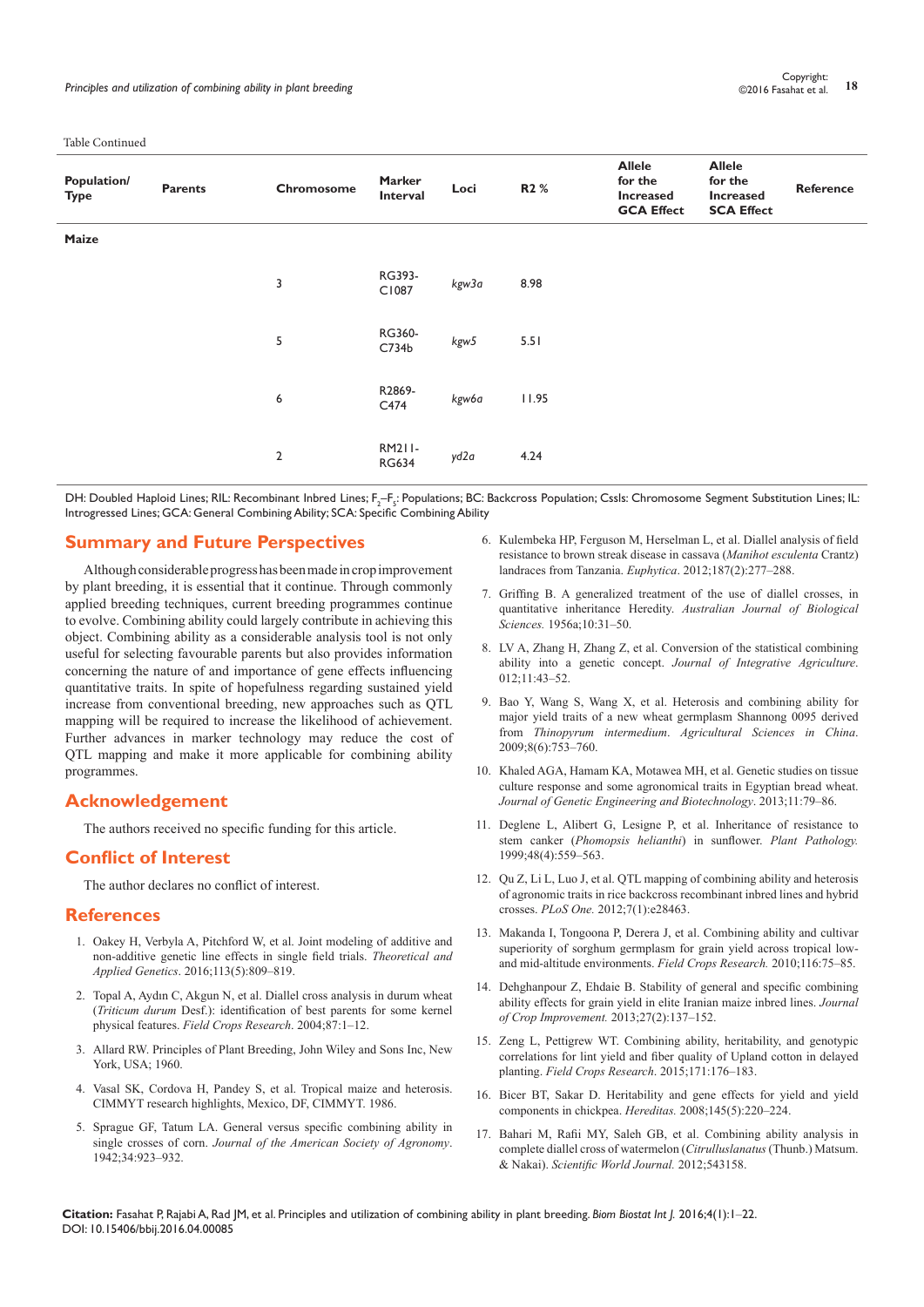- 18. [Noh A, Rafii MY, Saleh G, et al. Genetic performance and general](http://www.hindawi.com/journals/tswj/2012/792601/)  [combining ability of oil palm Deli dura x AVROS pisifera tested on](http://www.hindawi.com/journals/tswj/2012/792601/)  inland soils. *[The Scientific World Journal.](http://www.hindawi.com/journals/tswj/2012/792601/)* 2012;792601:1–8.
- 19. [Anandan A. Environmental impact on the combining ability of fiber](http://www.tandfonline.com/doi/abs/10.1080/15427528.2010.497959)  [traits and seed-cotton yield in cotton.](http://www.tandfonline.com/doi/abs/10.1080/15427528.2010.497959) *Journal of Crop Improvemen*. [2010;24\(4\):310–323.](http://www.tandfonline.com/doi/abs/10.1080/15427528.2010.497959)
- 20. [Ertiro BT, Zeleke H, Friesen D, et al. Relationship between the](http://libcatalog.cimmyt.org/download/cis/98234.pdf)  [performance of parental inbred lines and hybrids for food-feed traits in](http://libcatalog.cimmyt.org/download/cis/98234.pdf)  maize (*Zea mays* L.) in Ethiopia. *[Field Crops Research](http://libcatalog.cimmyt.org/download/cis/98234.pdf)*. 2013;153:86–93.
- 21. [Pswarayi A, Vivek B. Combining ability amongst CIMMYT's early](http://repository.cimmyt.org/xmlui/handle/10883/3066?locale-attribute=en)  maturing maize (*Zea mays* [L.\) germplasm under stress and non-stress](http://repository.cimmyt.org/xmlui/handle/10883/3066?locale-attribute=en)  [conditions and identification of testers.](http://repository.cimmyt.org/xmlui/handle/10883/3066?locale-attribute=en) *Euphytica*. 2008;162(2):353–362.
- 22. [Makumbi D, Betran FJ, Banziger M, et al. Combining ability, heterosis](http://repository.cimmyt.org/xmlui/handle/10883/3137?locale-attribute=en)  [and genetic diversity in tropical maize \(](http://repository.cimmyt.org/xmlui/handle/10883/3137?locale-attribute=en)*Zeamays* L.) under stress and non-stress conditions. *Euphytica*[. 2011;180\(2\):143–162.](http://repository.cimmyt.org/xmlui/handle/10883/3137?locale-attribute=en)
- 23. [Fan XM, Zhang YD, Yao WH, et al. Reciprocal diallel crosses impact](https://dl.sciencesocieties.org/publications/cs/abstracts/54/1/89)  [combining ability, variance estimation, and heterotic group classification.](https://dl.sciencesocieties.org/publications/cs/abstracts/54/1/89)  *Crop Science.* [2014;54\(1\):89–97.](https://dl.sciencesocieties.org/publications/cs/abstracts/54/1/89)
- 24. Badu Apraku B, Annor B, [Oyekunle M, et al.](https://cgspace.cgiar.org/handle/10568/73026) Grouping of early [maturing quality protein maize inbreds based on SNP markers and](https://cgspace.cgiar.org/handle/10568/73026)  [combining ability under multiple environments.](https://cgspace.cgiar.org/handle/10568/73026) *Field Crops Research*. [2015;183:169–183.](https://cgspace.cgiar.org/handle/10568/73026)
- 25. [Li R, Xiao L, Wang J, et al. Combining ability and parent-offspring](http://maize.sicau.edu.cn/?papers=2111)  correlation of maize (*Zea may* L.) grain β[-carotene content with a](http://maize.sicau.edu.cn/?papers=2111)  complete diallel. *[Journal of Integrative Agriculture](http://maize.sicau.edu.cn/?papers=2111)*. 2013;12(1):19–26.
- 26. Egesel CO, Wong JC, Lambert RJ, et al. Combining ability of maize inbreds for carotenoids and tocopherols. *Crop Science.* 2003;43:818– 823.
- 27. [Moterle LM, Braccini AL, Scapim CA, et al. Combining ability](http://link.springer.com/article/10.1007/s10681-011-0458-2)  [of popcorn lines for seed quality and agronomic traits.](http://link.springer.com/article/10.1007/s10681-011-0458-2) *Euphytica*. [2012;185\(3\):337–347.](http://link.springer.com/article/10.1007/s10681-011-0458-2)
- 28. [Townsend T, Segura V, Chigeza G, et al. The use of combining](http://www.ncbi.nlm.nih.gov/pubmed/23626762)  [ability analysis to identify elite parents for](http://www.ncbi.nlm.nih.gov/pubmed/23626762) *Artemisia annua* F, hybrid production. *PLoS One.* [2013;8\(4\): e61989.](http://www.ncbi.nlm.nih.gov/pubmed/23626762)
- 29. [Dey SS, Singh N, Bhaatia R, et al. Genetic combining ability and](http://link.springer.com/article/10.1007%2Fs10681-013-0981-4)  [heterosis for important vitamins and antioxidant pigments in cauliflower](http://link.springer.com/article/10.1007%2Fs10681-013-0981-4)  (*Brassica oleracea* var. *botrytis* L.). *Euphytica.* [2014;195\(2\):169–181.](http://link.springer.com/article/10.1007%2Fs10681-013-0981-4)
- 30. [Chigeza G, Mashingaidze K, Shanahan P. Advanced cycle pedigree](http://link.springer.com/article/10.1007%2Fs10681-013-0985-0)  [breeding in sunflower. II: combining ability for oil yield and its](http://link.springer.com/article/10.1007%2Fs10681-013-0985-0)  components. *Euphytica.* [2014;195\(2\):183–195.](http://link.springer.com/article/10.1007%2Fs10681-013-0985-0)
- 31. [Volotovich AA, Silkova TA, Fomchenko NS, et al. Combining ability](http://www.doiserbia.nb.rs/img/doi/1018-1806/2008/1018-18060848111V.pdf)  [and heterosis effects in sunflower of Byelorussian Origin.](http://www.doiserbia.nb.rs/img/doi/1018-1806/2008/1018-18060848111V.pdf) *Helia*. [2008;48:111–118.](http://www.doiserbia.nb.rs/img/doi/1018-1806/2008/1018-18060848111V.pdf)
- 32. [Ortis LG, Nestares G, Frutos E, et al. Combining ability analysis](http://www.doiserbia.nb.rs/img/doi/1018-1806/2005/1018-18060543125O.pdf)  [of agronomic traits in sunflower \(](http://www.doiserbia.nb.rs/img/doi/1018-1806/2005/1018-18060543125O.pdf)*Helianthusannuus* L.). *Helia.* [2005;28\(43\):125–134.](http://www.doiserbia.nb.rs/img/doi/1018-1806/2005/1018-18060543125O.pdf)
- 33. [Romanus KG, Hussein S, Mashela WP. Combining ability analysis and](http://link.springer.com/article/10.1007%2Fs10681-007-9512-5)  [association of yield and yield components among selected cowpea lines.](http://link.springer.com/article/10.1007%2Fs10681-007-9512-5)  *Euphytica.* [2008;162\(2\):205–210.](http://link.springer.com/article/10.1007%2Fs10681-007-9512-5)
- 34. Milić D, Katić S, Karagić [Đ, et al. Genetic control of agronomic traits in](http://link.springer.com/article/10.1007%2Fs10681-011-0434-x)  alfalfa (*M sativa* ssp. *sativa*L.). *Euphytica.* [2011;182\(1\):25–33.](http://link.springer.com/article/10.1007%2Fs10681-011-0434-x)
- 35. Al Lawati AH, Pierce CA, Murray LW, et al. Combining ability and heterosis for forage yield among elite alfalfa core collection accessions with different fall dormancy responses. *Crop Science*. 2010;50(1):150– 158.
- 36. Segovia-Lerma [A, Murray LW, Townsend MS, et al. Population-](http://link.springer.com/article/10.1007%2Fs00122-004-1784-8)

[based diallel analyses among nine historically recognized alfalfa](http://link.springer.com/article/10.1007%2Fs00122-004-1784-8)  germplasms. *[Theoretical and Applied Genetics.](http://link.springer.com/article/10.1007%2Fs00122-004-1784-8)* 2004;109(8):1568–1575.

- 37. [Bhandari HS, Pierce CA, Murray LW, et al. Combining abilities and](http://agris.fao.org/agris-search/search.do?recordID=US201300764992)  [heterosis for forage yield among high-yielding accessions of the alfalfa](http://agris.fao.org/agris-search/search.do?recordID=US201300764992)  core collection. *Crop Science.* [2007;47:665–673.](http://agris.fao.org/agris-search/search.do?recordID=US201300764992)
- 38. [Shukla SK, Pandey MP. Combining ability and heterosis over](http://onlinelibrary.wiley.com/doi/10.1111/j.1439-0523.2007.01432.x/abstract)  [environments for yield and yield components in two-line hybrids](http://onlinelibrary.wiley.com/doi/10.1111/j.1439-0523.2007.01432.x/abstract)  [involving thermosensitive genic male sterile lines in rice \(](http://onlinelibrary.wiley.com/doi/10.1111/j.1439-0523.2007.01432.x/abstract)*Oryza sativa* L.). *Plant Breeding*[. 2008;127\(1\):28–32.](http://onlinelibrary.wiley.com/doi/10.1111/j.1439-0523.2007.01432.x/abstract)
- 39. [Qu Z, Li L, Luo J, et al. QTL mapping of combining ability and heterosis](http://www.ncbi.nlm.nih.gov/pubmed/22291881)  [of agronomic traits in rice backcross recombinant inbred lines and hybrid](http://www.ncbi.nlm.nih.gov/pubmed/22291881)  crosses. *PLoS One*[. 2012;7\(1\):e28463.](http://www.ncbi.nlm.nih.gov/pubmed/22291881)
- 40. Verma OP, Srivastava HK. Genetic component and combining ability analyses in relation to heterosis for yield and associated traits using three diverse rice-growing ecosystems*. Field Crops Research*. 2004;88:91– 102.
- 41. [Joshi SK, Sharma SN, Singhania DL, et al. Combining ability in the F](http://www.ncbi.nlm.nih.gov/pubmed/15660971)<sub>1</sub> and F<sub>2</sub> [generations of diallel cross in hexaploid wheat \(](http://www.ncbi.nlm.nih.gov/pubmed/15660971)*Triticum aestivum* L. em. Thell). *Hereditas.* [2004;141\(2\):115–121.](http://www.ncbi.nlm.nih.gov/pubmed/15660971)
- 42. Yücel C, Baloch FS, Özkan [H. Genetic analysis of some physical](http://dergipark.ulakbim.gov.tr/tbtkagriculture/article/view/5000025349)  [properties of bread wheat grain \(](http://dergipark.ulakbim.gov.tr/tbtkagriculture/article/view/5000025349)*Triticum aestivum* L. em Thell). *Turkish [Journal of Agriculture and Forestry](http://dergipark.ulakbim.gov.tr/tbtkagriculture/article/view/5000025349)*. 2009;33(6):525–535.
- 43. [Ashok Kumar A, Reddy BVS, Ramaiah B, et al. Gene effects and](http://oar.icrisat.org/6738/)  [heterosis for grain iron and zinc concentration in sorghum \[](http://oar.icrisat.org/6738/)*Sorghum bicolor*(L.) Moench]. *[Field Crops Research](http://oar.icrisat.org/6738/)*. 2013;146:86–95.
- 44. [Kenga R, Alabi SO, Gupta SC. Combining ability studies in tropical](http://oar.icrisat.org/1274/)  sorghum (*Sorghum bicolor* (L.) Moench). *[Field Crops Research](http://oar.icrisat.org/1274/)*. [2004;88\(2–3\):251–260.](http://oar.icrisat.org/1274/)
- 45. [Umakanth AV, Patil JV, Rani Ch, et al. Combining ability and heterosis](http://eprints.icrisat.ac.in/9636/)  [over environments for stalk and sugar related traits in sweet sorghum](http://eprints.icrisat.ac.in/9636/)  (*Sorghum bicolor* (L.) Moench.). *Sugar Tech.* [2012;l14\(3\):237–246.](http://eprints.icrisat.ac.in/9636/)
- 46. [Goncharenko AA, Krakhmalev SV, Ermakov SA, et al. Diallel analysis](http://link.springer.com/article/10.3103%2FS1068367413010084)  [of grain quality traits in inbred winter rye lines.](http://link.springer.com/article/10.3103%2FS1068367413010084) *Russian Agricultural Sciences.* [2013;39\(1\):13–19.](http://link.springer.com/article/10.3103%2FS1068367413010084)
- 47. [Singh P, Cheema DS, Dhaliwal MS, et al. Heterosis and combining](https://www.mysciencework.com/publication/show/4ca2a144c83258ffe16a5f8cb0143e1a)  [ability for earliness, plant growth, yield and fruit attributes in hot pepper](https://www.mysciencework.com/publication/show/4ca2a144c83258ffe16a5f8cb0143e1a)  (*Capsicum annuum* [L.\) involving genetic and cytoplasmic-genetic male](https://www.mysciencework.com/publication/show/4ca2a144c83258ffe16a5f8cb0143e1a)  sterile lines. *[Scientia Horticulturae](https://www.mysciencework.com/publication/show/4ca2a144c83258ffe16a5f8cb0143e1a)*. 2014;168:175–188.
- 48. Golkar P, Arzani A, Rezaei AM. Genetic Analysis of Oil Content and Fatty Acid Composition in Safflower (*Carthamus tinctorius* L.). *Journal of the American Oil Chemists' Society*. 2011;88(7):975–982.
- 49. [Banerjee PP, Kole PC. Analysis of genetic architecture for some](http://link.springer.com/article/10.1007%2Fs10681-008-9871-6)  [physiological characters in sesame \(](http://link.springer.com/article/10.1007%2Fs10681-008-9871-6)*Sesamum indicum* L.). *Euphytica.* [2009;168\(1\):11–22.](http://link.springer.com/article/10.1007%2Fs10681-008-9871-6)
- 50. El-Gabry MAH, Solieman TIH, Abido AIA. Combining ability and heritability of some tomato (*Solanum lycopersicum* L.) cultivars*. International Society for Horticultural Science.* 2014;167:153–157.
- 51. Blank AF, Rosa YR, Carvalho Filho JL, et al. A diallel study of yield components and essential oil constituents in basil (*Ocimum basilicum* L.). *Industrial Crops and Products.* 2012;38(1):93–98.
- 52. [Bhateria S, Sood SP, Pathania A. Genetic analysis of quantitative traits](http://link.springer.com/article/10.1007%2Fs10681-006-9106-7)  [across environments in Linseed](http://link.springer.com/article/10.1007%2Fs10681-006-9106-7) (*Linum usitatisimum* L.). *Euphytica.* [2006;150\(1\):185–194.](http://link.springer.com/article/10.1007%2Fs10681-006-9106-7)
- 53. [Shikano T, Nakadate M, Fujio Y. An experimental study on strain](http://onlinelibrary.wiley.com/doi/10.1046/j.1444-2906.2000.00102.x/abstract)  [combinations in heterosis in salinity tolerance of the guppy](http://onlinelibrary.wiley.com/doi/10.1046/j.1444-2906.2000.00102.x/abstract) *Poecilia reticulate*. *Fisheries Science*[. 2000;66\(4\):625–632.](http://onlinelibrary.wiley.com/doi/10.1046/j.1444-2906.2000.00102.x/abstract)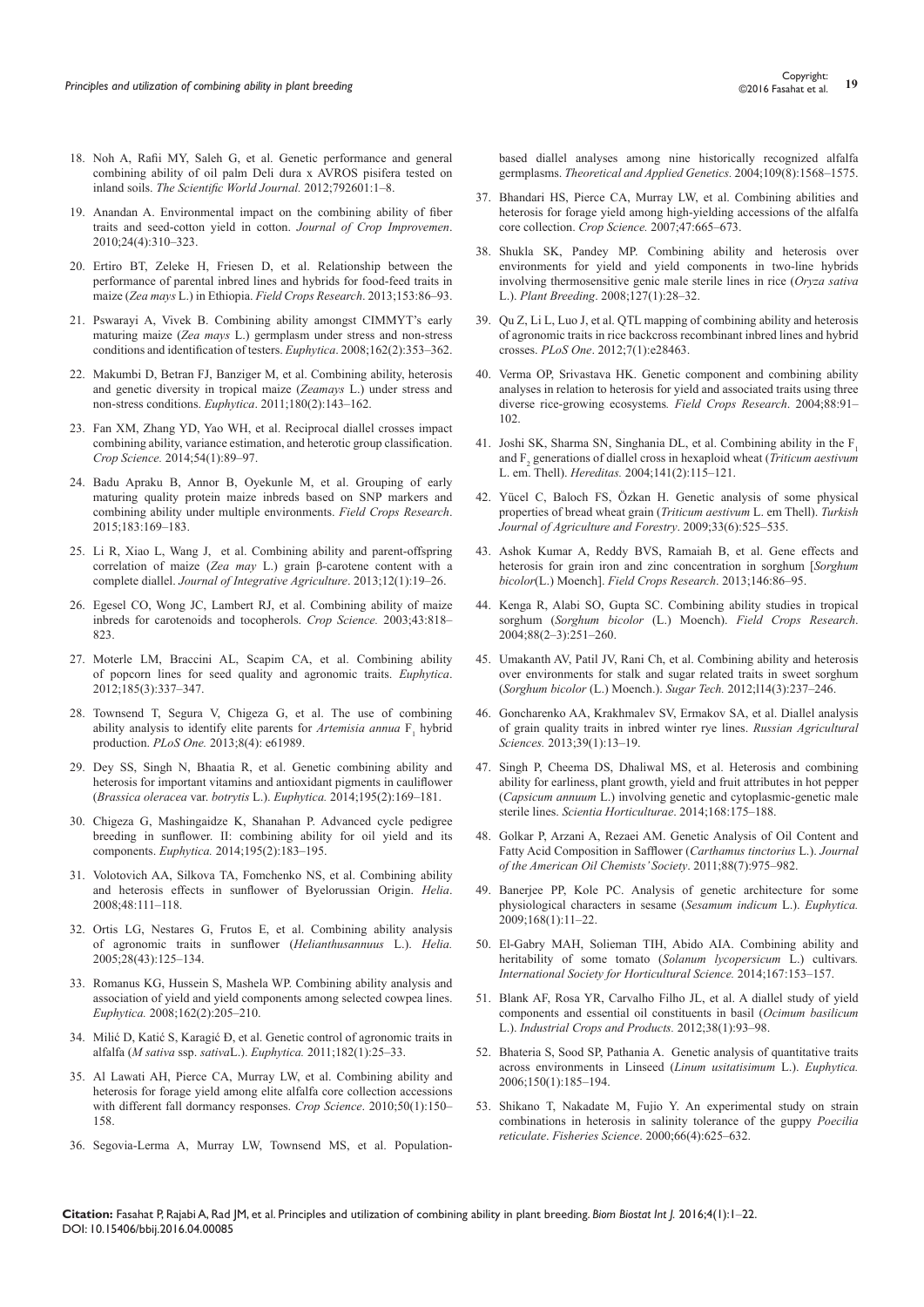- 54. [Adebambo AO. Combining abilities among four breeds of chicken](http://link.springer.com/article/10.1007%2Fs11250-011-9844-y)  [for feed efficiency variation: a preliminary assessment for chicken](http://link.springer.com/article/10.1007%2Fs11250-011-9844-y)  improvement in Nigeria. *[Tropical Animal Health and Production](http://link.springer.com/article/10.1007%2Fs11250-011-9844-y)*. [2011;43:1465–1466.](http://link.springer.com/article/10.1007%2Fs11250-011-9844-y)
- 55. Wang B, Gu W, Gao H, et al. Longitudinal genetic analysis for growth traits in the complete diallel cross of rainbow trout (*Oncorhynchus mykiss*). *Aquaculturre.* 2014;430:173–178.
- 56. [Franco MC, Cassini ST, Oliveira VR, et al. Combining ability for](http://link.springer.com/article/10.1023%2FA%3A1017560118666)  [nodulation in common bean \(](http://link.springer.com/article/10.1023%2FA%3A1017560118666)*Phaseolusvulgaris* L.) genotypes from [Andean and Middle American gene pools.](http://link.springer.com/article/10.1023%2FA%3A1017560118666) *Euphytica*. 2001;118(3):265– [270.](http://link.springer.com/article/10.1023%2FA%3A1017560118666)
- 57. [Tyagi AP, Lal P. Line × tester analysis in sugar cane \(](http://www.publish.csiro.au/paper/SP05006.htm)*Saccharum officinarum*). *[South Pacific Journal of Natural Science.](http://www.publish.csiro.au/paper/SP05006.htm)* 2005;23(1):30– [36.](http://www.publish.csiro.au/paper/SP05006.htm)
- 58. Hallauer AR, Miranda JB. Testers and combining ability, in Quantitative genetics in maize breeding. In: Hallauer AR, Miranda JB, editors. Iowa State University Press, Ames, USA, 1988. p. 267–298.
- 59. [Wassimi NN, Isleib TG, Hosfield GL. Fixed effect genetic analysis of](http://link.springer.com/article/10.1007%2FBF00289525)  [a diallel cross in dry beans \(](http://link.springer.com/article/10.1007%2FBF00289525)*Phaseolus vulgaris* L.). *Theoretical and Applied Genetics*[. 1986;72\(4\):449–454.](http://link.springer.com/article/10.1007%2FBF00289525)
- 60. Azad MAK, Shah-E-Alam M, Hamid MA, et al. Combining ability of pod yield and related traits of groundnut (*Arachis hypogaea* L.) under salinity stress*. The Scientific World Journal*. 2014;589586:1–7.
- 61. Fehr WR. Principles of cultivar development: development of hybrid cultivars. Macmillan Publishing Company, New York, USA 539; 1993.
- 62. Singh I, Paroda RS, Behl RK. Diallel analysis for combining ability over environments in wheat. Wheat Information Services. 1986;61/62:74–76.
- 63. [Baker RJ. Issues in diallel analysis.](https://dl.sciencesocieties.org/publications/cs/abstracts/18/4/CS0180040533) *Crop Science*. 1978;18(4):533–536.
- 64. [Machida L, Derera J, Tongoona P, et al. Combining ability and reciprocal](https://dl.sciencesocieties.org/publications/cs/abstracts/50/5/1708)  [cross effects of elite quality protein maize inbred lines in subtropical](https://dl.sciencesocieties.org/publications/cs/abstracts/50/5/1708)  environments. *Crop Science*[. 2010;50\(5\):1708–1717.](https://dl.sciencesocieties.org/publications/cs/abstracts/50/5/1708)
- 65. [Melchinger A, Schmit W, Geiger HH. Comparison of testcrosses from F](http://eurekamag.com/research/001/782/001782849.php)<sub>2</sub> [and first backcross populations in maize.](http://eurekamag.com/research/001/782/001782849.php) *Crop Science.* 1998;28(5):743– [749.](http://eurekamag.com/research/001/782/001782849.php)
- 66. [Smith JSC, Hussain T, Jones ES, et al. Use of doubled haploids in maize](http://link.springer.com/article/10.1007%2Fs11032-007-9155-1)  [breeding: implications for intellectual property protection and genetic](http://link.springer.com/article/10.1007%2Fs11032-007-9155-1)  [diversity in hybrid crops.](http://link.springer.com/article/10.1007%2Fs11032-007-9155-1) *Molecular Breeding*. 2008;22(1):51–59.
- 67. [Geleta LF, Labuschagne MT. Combining ability and heritability for](http://onlinelibrary.wiley.com/doi/10.1002/jsfa.2494/abstract)  [vitamin C and total soluble solids in pepper \(](http://onlinelibrary.wiley.com/doi/10.1002/jsfa.2494/abstract)*Capsicum annuum* L.). *[Journal of the Science of Food and Agriculture](http://onlinelibrary.wiley.com/doi/10.1002/jsfa.2494/abstract)*. 2006;86(9):1317–1320.
- 68. Davis RL. *Report of Plant breeder*. Annual Report of the Pueto Rico Agriculture Experimental Station. 1927. p. 14–15.
- 69. Jenkins MT, Brunaon AM. A method of testing inbred line of maize in cross bed combinations. *J Ann Sci Agron*. 1932;24:523–530.
- 70. Tysdal HM, Kiesselbach TA, Westover HL. Alfalfa breeding. Coll Agric Univ Nebraska Agric. *Exp Sta Res Bull.* 1942;124:1–46.
- 71. [Griffing B. Concept of general and specific combining ability in relation](http://www.publish.csiro.au/paper/BI9560463.htm)  to diallel crossing system. *[Australian Journal of Biological Sciences](http://www.publish.csiro.au/paper/BI9560463.htm)*. [1956b;9\(4\):463–493.](http://www.publish.csiro.au/paper/BI9560463.htm)
- 72. Kempthorne O. An introduction of genetics statistics. John Wiley and Sons, New York, USA. 1957 p. 458–471.
- 73. Kempthorne D, Curnow RN. The partial diallel cross. *Biometrics*. 1961;17(2):229–240.
- 74. [Comstock RE, Robinson HF. The components of genetic variance in](http://www.ncbi.nlm.nih.gov/pubmed/18108899)  [populations of biparental progenies and their uses in estimating the](http://www.ncbi.nlm.nih.gov/pubmed/18108899)  [average degree of dominance.](http://www.ncbi.nlm.nih.gov/pubmed/18108899) *Biometrics*. 1948;4(4):254–266.
- 75. Rawlings JO, Cockerham CC. Analysis of double cross hybrid populations. *Biometrics.* 1962;18:229–244.
- 76. [Kagoda F, Derera J, Tongoona P, et al. Genetic analysis of resistance to](http://link.springer.com/article/10.1007%2Fs10681-011-0512-0)  [nematodes in inbred maize \(](http://link.springer.com/article/10.1007%2Fs10681-011-0512-0)*Zeamays* L.) and maize hybrids. *Euphytica*. [2011;182:377–393.](http://link.springer.com/article/10.1007%2Fs10681-011-0512-0)
- 77. [Vieira RA, Scapim CA, Moterle LM, et al. The breeding possibilities](http://link.springer.com/article/10.1007%2Fs10681-011-0454-6)  [and genetic parameters of maize resistance to foliar diseases.](http://link.springer.com/article/10.1007%2Fs10681-011-0454-6) *Euphytica*. [2012;185\(3\):325–336.](http://link.springer.com/article/10.1007%2Fs10681-011-0454-6)
- 78. [Zhang Y, Kang MS. DIALLEL-SAS: a SAS program for Griffing's](https://dl.sciencesocieties.org/publications/aj/abstracts/89/2/AJ0890020176)  diallel analyses. *Agronomy Journal*[. 1997;89\(2\):176–182.](https://dl.sciencesocieties.org/publications/aj/abstracts/89/2/AJ0890020176)
- 79. [Chowdhry MA, Rafiq M, Alam K. Genetic architecture of grain yield](http://www.cabdirect.org/abstracts/20093350649.html;jsessionid=4C28A84CE95AEA5878F2AE90EA2026B5)  [and certain other traits in bread wheat.](http://www.cabdirect.org/abstracts/20093350649.html;jsessionid=4C28A84CE95AEA5878F2AE90EA2026B5) *Pakistan Journal of Agricultural Research.* 199*2;*[13\(3\):216–220.](http://www.cabdirect.org/abstracts/20093350649.html;jsessionid=4C28A84CE95AEA5878F2AE90EA2026B5)
- 80. [Christie BR, Shattuck VI. The Diallel Cross: Design, Analysis, and Use](http://onlinelibrary.wiley.com/doi/10.1002/9780470650363.ch2/summary)  for Plant Breeders. *[Plant Breeding Reviews.](http://onlinelibrary.wiley.com/doi/10.1002/9780470650363.ch2/summary)* 1992;9:9–36.
- 81. Dabholkar RR. Elements of Biometrical Genetics, Ashok Kumar Mittal Concept Publishing Company, New Delhi, India. 1992.
- 82. Singh RK, Chaudhary BD. Biometrical methods in quantitative genetic analysis, Kalyani Publishers, New Delhi, India. 1985.
- 83. [Fisher RA. The arrangement of field experiments.](https://digital.library.adelaide.edu.au/dspace/handle/2440/15191) **Journal of Ministry of Agriculture.** [1926;33:503–513.](https://digital.library.adelaide.edu.au/dspace/handle/2440/15191)
- 84. Yates F. Complex experiments. *Supplement to the Journal of the Royal Statistical Society*. 1935;2:181–223.
- 85. Rwiza IH, Mwala M, Diallo A. Combining ability for grain yield of imidazolinone-resistant maize inbred lines under striga (*Striga hermonthica*) infestation, in [Innovations as key to the green revolution](http://link.springer.com/book/10.1007/978-90-481-2543-2)  [in Africa](http://link.springer.com/book/10.1007/978-90-481-2543-2). Bationo A, Waswa B, Okeyo JM et al. editors. Springer, Netherlands; 2011. p. 693–700.
- 86. [Matzinger DF. Comparison of three types of testers for the evaluation of](https://dl.sciencesocieties.org/publications/aj/abstracts/45/10/AJ0450100493?access=0&view=article)  [inbred lines of corn.](https://dl.sciencesocieties.org/publications/aj/abstracts/45/10/AJ0450100493?access=0&view=article) *Agronomy Journal.*1953;45:493–495.
- 87. Rawlings JO, Thompson DL. Performance level as criterion for the choice of maize testers. *Crop Science.* 1962;2:217–220.
- 88. [Allison JCS, Curnow RW. On the choice of tester parent for the](https://dl.sciencesocieties.org/publications/cs/abstracts/6/6/CS0060060541)  [breeding of synthetic varieties of maize \(](https://dl.sciencesocieties.org/publications/cs/abstracts/6/6/CS0060060541)*Zea mays* L.). *Crop Science.*  [1966;6\(6\):541–544.](https://dl.sciencesocieties.org/publications/cs/abstracts/6/6/CS0060060541)
- 89. [Smith OS. Covariance between line per se and testcross performance.](https://dl.sciencesocieties.org/publications/cs/abstracts/26/3/CS0260030540)*Crop Science*[. 1986;26\(3\):540–543.](https://dl.sciencesocieties.org/publications/cs/abstracts/26/3/CS0260030540)
- 90. Castellanos JS, Hallauer AR, Có[rdova HS. Relative performance of testers](http://lib.dr.iastate.edu/cgi/viewcontent.cgi?article=10822&context=rtd)  [to identify elite lines of corn \(](http://lib.dr.iastate.edu/cgi/viewcontent.cgi?article=10822&context=rtd)*Zea mays* L.). *Maydica.* 1998;43:217–226.
- 91. Russell WAA. Comparison of five types of testers in evaluating the relationship of stalk rot in corn inbreed lines and stalk strength of the lines in hybrids combinations. *Crop Science*. 1961;1:393–397.
- 92. [Akinwale RO, Badu-Apraku B, Fakorede MAB, et al. Heterotic grouping](http://old.ibpdev.net/heterotic-grouping-tropical-early-maturing-maize-inbred-lines-based-combining-ability-striga-infeste)  [of tropical early-maturing maize inbred lines based on combining ability](http://old.ibpdev.net/heterotic-grouping-tropical-early-maturing-maize-inbred-lines-based-combining-ability-striga-infeste)  in *Striga*-infested and *Striga*[-free environments and the use of SSR](http://old.ibpdev.net/heterotic-grouping-tropical-early-maturing-maize-inbred-lines-based-combining-ability-striga-infeste)  [markers for genotyping.](http://old.ibpdev.net/heterotic-grouping-tropical-early-maturing-maize-inbred-lines-based-combining-ability-striga-infeste) *Field Crops Research.* 2014;156:48–62.
- 93. Alumira J, Rusike J. The Green Revolution in Zimbabwe. *Electronic Journal of Agricultural and Development Economics.* 2005;2:50–66.
- 94. [Mickleson HR, Cordova H, Pixley KV, et al. Heterotic Relationships](https://dl.sciencesocieties.org/publications/cs/abstracts/41/4/1012)  [among nine temperate and subtropical maize populations.](https://dl.sciencesocieties.org/publications/cs/abstracts/41/4/1012) *Crop Science*. [2001;41\(4\):1012–1020.](https://dl.sciencesocieties.org/publications/cs/abstracts/41/4/1012)
- 95. Gevers HO, Whythe IV. Patterns of heterosis in South African maize breeding material, in Proceedings of the 7th South African Maize Breeding Symposium, *Potchefstroom*. 1986. p. 21–26.
- 96. Olver RC. Maize breeding in Zimbabwe, in Proceedings of Eleventh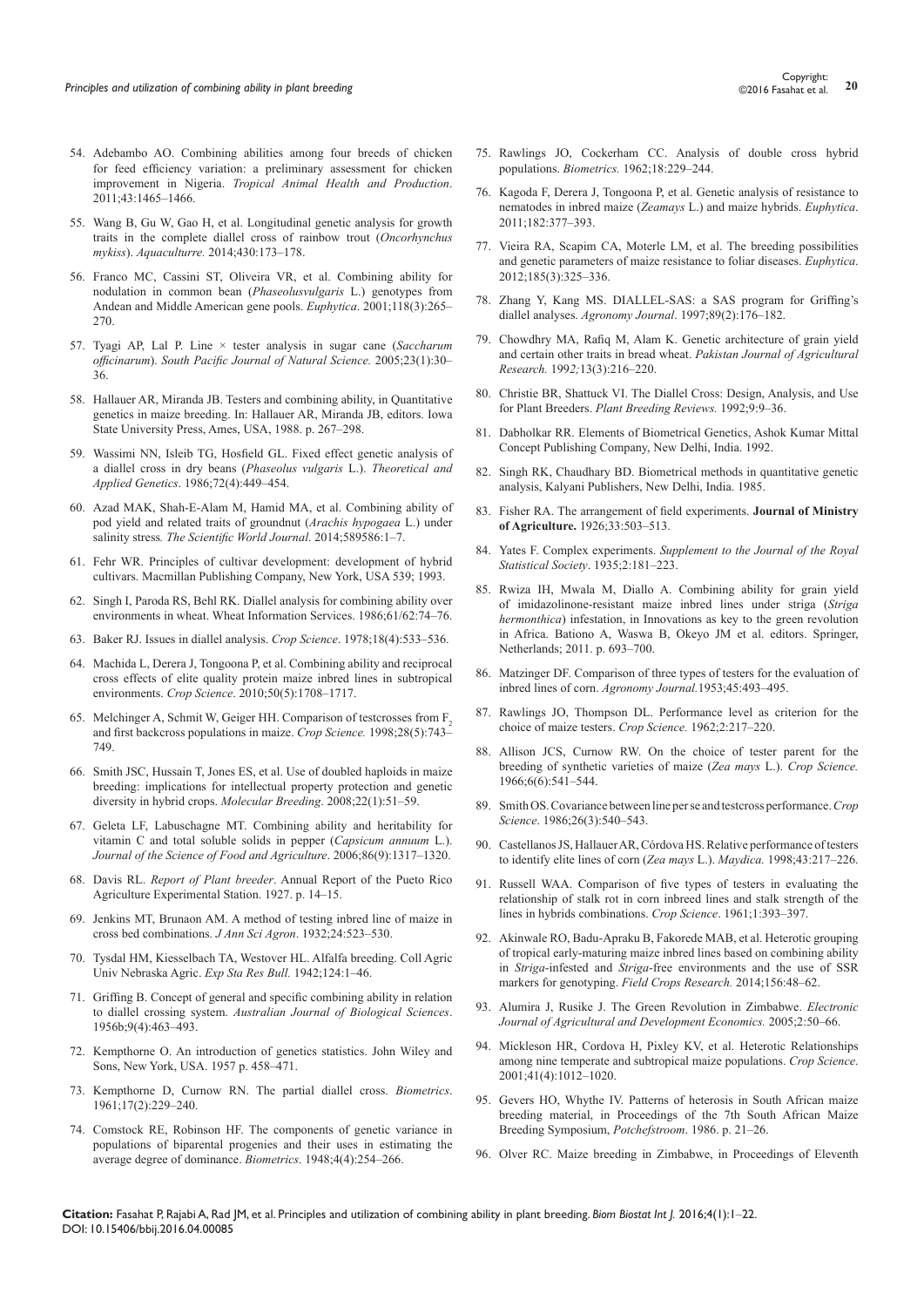South African Maize Breeding Symposium. 1988. p. 22–27.

- 97. CIMMYT. Maize inbred lines released by CIMMYT. A Compilation of 454 CIMMYT Maize Lines (CMLs), CML1–CML454, August 2001, Second Draft*,* CIMMYT, Mexico; 2001.
- 98. Comstock RE, Robinson HF. Estimation of the average dominance of genes, in *Heterosis*, Ames, Iowa, Iowa State College Press; 1952. p. 494–516.
- 99. Hill L, Becker HC, Tigerstedt PMA. Quantitative and ecological aspects of plant breeding,Chapman and Hall. UK; 1998. p. 67–83.
- 100.[Hallauer AR. History contribution and future of quantitative genetics in](http://agris.fao.org/agris-search/search.do?recordID=US201300869901)  [plant breeding: Lessons from maize.](http://agris.fao.org/agris-search/search.do?recordID=US201300869901) *Crop Science.* 2007; 47:4–19.
- 101.[Derera J, Pixley KV, Giga DP, et al. Resistance of maize to the maize](https://www.researchgate.net/publication/262342193_Resistance_of_maize_to_the_maize_weevil_III_Grain_weight_loss_assessment_and_implications_for_breeding)  [weevil: III. Grain weight loss assessment and implications for breeding.](https://www.researchgate.net/publication/262342193_Resistance_of_maize_to_the_maize_weevil_III_Grain_weight_loss_assessment_and_implications_for_breeding)  *[Journal of Stored Products Research.](https://www.researchgate.net/publication/262342193_Resistance_of_maize_to_the_maize_weevil_III_Grain_weight_loss_assessment_and_implications_for_breeding)* 2014;59:24–35.
- 102.[Derera J, Giga DP, Pixley VK. Resistance of maize to the maize weevil:](http://www.ajol.info/index.php/acsj/article/view/27615)  II, Nonpreference. *[African Crop Science Journal.](http://www.ajol.info/index.php/acsj/article/view/27615)* 2001;9(2):441–450.
- 103.[Derera J, Tongoona P, Vivek BS, et al. Gene action controlling grain yield](http://link.springer.com/article/10.1007%2Fs10681-007-9582-4)  [and secondary traits in southern African maize hybrids under drought and](http://link.springer.com/article/10.1007%2Fs10681-007-9582-4)  [non-drought environments.](http://link.springer.com/article/10.1007%2Fs10681-007-9582-4) *Euphytica.* 2008;162(3):411–422.
- 104.Singh RK, Chaudhary BD. Biometrical methods in quantitative genetic analysis, Kalyani Publishers, New Delhi, India. 1979.
- 105.Miranda Filho JB. Breeding methodologies for tropical maize, in Breeding strategies for maize production improvement in the tropics. Brandolini A, Salamini F, editors. Beramo, Italy; 1985. p. 341–365.
- 106.[http://www4.ncsu.edu/~fisik/Analysis%20of%20Diallel%20](http://www4.ncsu.edu/~fisik/Analysis%20of%20Diallel%20Progeny%20Test%20with%20SA​S.pdf) [Progeny%20Test%20with%20SAS.pdf](http://www4.ncsu.edu/~fisik/Analysis%20of%20Diallel%20Progeny%20Test%20with%20SA​S.pdf).
- 107.Sharma JR. Statistical and biometrical techniques in plant breeding. Mohan lal Printers, Delhi; 2006. p. 265–285.
- 108.Acquaah G. Genetic analysis in plant breeding, in Principles of Plant Genetics and Breeding 108-162, Blackwell Publishing, Oxford, UK; 2007.
- 109.Hallauer AR, Carena MJ, Miranda Filho J. Quantitative genetics in maize breeding. Springer, Berlin; 2010.
- 110. [Levings CS, Dudley JW. Evaluation of certain mating designs for](https://dl.sciencesocieties.org/publications/cs/abstracts/3/6/CS0030060532?access=0&view=article)  [estimation of genetic variance in autotetraploid alfalfa.](https://dl.sciencesocieties.org/publications/cs/abstracts/3/6/CS0030060532?access=0&view=article) *Crop Science.* [1963;3:532–535.](https://dl.sciencesocieties.org/publications/cs/abstracts/3/6/CS0030060532?access=0&view=article)
- 111. [Fasahat P, Abdullah A, Muhammad K, et al. Expression of a key](http://www.ifrj.upm.edu.my/20%20(06)%202013/60%20IFRJ%2020%20(06)%202013%20Rohman%20Parviz%20050.pdf)  [gene involved in the biosynthetic pathway of vitamin E in red](http://www.ifrj.upm.edu.my/20%20(06)%202013/60%20IFRJ%2020%20(06)%202013%20Rohman%20Parviz%20050.pdf)  pericarp and white rice grains. *[International Food Research Journal.](http://www.ifrj.upm.edu.my/20%20(06)%202013/60%20IFRJ%2020%20(06)%202013%20Rohman%20Parviz%20050.pdf)* [2013;20\(6\):3395–3401.](http://www.ifrj.upm.edu.my/20%20(06)%202013/60%20IFRJ%2020%20(06)%202013%20Rohman%20Parviz%20050.pdf)
- 112. [Fasahat P, Abdullah A, Muhammad K, et al. Red pericarp advanced](http://maxwellsci.com/print/ajfst/v4-155-165.pdf)  [breeding lines derived from](http://maxwellsci.com/print/ajfst/v4-155-165.pdf) *Oryza rufipogon* × *Oryza sativa*: [Physicochemical properties, total antioxidant activity, phenolic](http://maxwellsci.com/print/ajfst/v4-155-165.pdf)  [compounds and vitamin E content.](http://maxwellsci.com/print/ajfst/v4-155-165.pdf) *Advance Journal of Food Science and Technology*[. 2012;4\(3\):155–165.](http://maxwellsci.com/print/ajfst/v4-155-165.pdf)
- 113. [Yallou CG, Menkir A, Adetimirin VO, et al. Combining ability of maize](http://onlinelibrary.wiley.com/doi/10.1111/j.1439-0523.2008.01583.x/abstract)  [inbred lines containing genes from Zea diploperennis for resistance to](http://onlinelibrary.wiley.com/doi/10.1111/j.1439-0523.2008.01583.x/abstract)  *Striga hermonthica* (Del.) Benth. *Plant Breeding.* [2009;128\(2\):143–148.](http://onlinelibrary.wiley.com/doi/10.1111/j.1439-0523.2008.01583.x/abstract)
- 114. [Sibiya J, Tongoona P, Derera J. Combining ability and GGE biplot](http://link.springer.com/article/10.1007%2Fs10681-012-0806-x)  [analyses for resistance to northern leaf blight in tropical and subtropical](http://link.springer.com/article/10.1007%2Fs10681-012-0806-x)  [elite maize inbred lines.](http://link.springer.com/article/10.1007%2Fs10681-012-0806-x) *Euphytica.* 2013;191(2):245–257.
- 115. [Mukankusi C, Derera J, Melis R, et al. Genetic analysis of resistance to](http://link.springer.com/article/10.1007%2Fs10681-011-0413-2)  *Fusarium* [root rot in common bean.](http://link.springer.com/article/10.1007%2Fs10681-011-0413-2) *Euphytica.* 2011;182:11–23.
- 116. [Thompson JP, Zwart RS, Butler D. Inheritance of resistance to root-lesion](http://link.springer.com/article/10.1007%2Fs10681-012-0689-x)  nematodes (*[Pratylenchus thornei](http://link.springer.com/article/10.1007%2Fs10681-012-0689-x)* and *P. neglectus*) in five doubled[haploid populations of wheat.](http://link.springer.com/article/10.1007%2Fs10681-012-0689-x) *Euphytica.* 2012;188(2):209–219.
- 117.[Bookmyer JM, Bonos SA, Meyer WA. Inheritance characteristics of](https://www.animalsciencepublications.org/publications/cs/abstracts/49/6/2302)  [brown patch resistance in tall fescue.](https://www.animalsciencepublications.org/publications/cs/abstracts/49/6/2302) *Crop Science*. 2009; 49(6):2302– [2308.](https://www.animalsciencepublications.org/publications/cs/abstracts/49/6/2302)
- 118. [Gao W, Baars JJP, Dolstra O, et al. Genetic variation and combining](http://www.ncbi.nlm.nih.gov/pubmed/24116171)  [ability analysis of bruising sensitivity in](http://www.ncbi.nlm.nih.gov/pubmed/24116171) *Agaricus bisporus*. *PLoS One.* [2013;8\(10\):e76826.](http://www.ncbi.nlm.nih.gov/pubmed/24116171)
- 119. [http://www.usm.edu.ph/onlinejournal/index.php /USMJournal/ article/](http://www.usm.edu.ph/onlinejournal/index.php%20/USMJournal/%20article/view/94) [view/94](http://www.usm.edu.ph/onlinejournal/index.php%20/USMJournal/%20article/view/94).
- 120.Fan XM, Zhang Y, Liu L, et al. Improving Grain Yield and Yield Components of Temperate Maize Using Tropical Germplasm. *Journal of New Seeds.* 2010;11(1):28–39.
- 121.Fato P, Derera J, Tongoona P, et al. Heterotic orientation of tropical maize inbred lines towards populations ZM523 and Suwan-1 under downy mildew infestation. *Euphytica*. 2012;187(3):381–392.
- 122.[Kanyamasoro MG, Karungi J, Asea G, et al. Determination of the heterotic](http://www.ajol.info/index.php/acsj/article/view/78773)  [groups of maize inbred lines and the inheritance of their resistance to the](http://www.ajol.info/index.php/acsj/article/view/78773)  maize weevil. *[African Crop Science Journal](http://www.ajol.info/index.php/acsj/article/view/78773)*. 2012;20(1):99–104.
- 123.[Dhliwayo T, Pixley KV, Kazembe V. Combining ability for resistance](https://dl.sciencesocieties.org/publications/cs/abstracts/45/2/0662)  [to maize weevil among 14 Southern African maize inbred lines.](https://dl.sciencesocieties.org/publications/cs/abstracts/45/2/0662) *Crop Science*[. 2005;45\(2\):662–667.](https://dl.sciencesocieties.org/publications/cs/abstracts/45/2/0662)
- 124.[Mukanga M, Deedat Y, Mwangala FS. Toxic effects of five plant extracts](http://www.academicjournals.org/article/article1380801124_Mukanga%20et%20al.pdf)  [against the larger grain borer,](http://www.academicjournals.org/article/article1380801124_Mukanga%20et%20al.pdf) prostephanus truncates. *African Journal of Agricultural Research*[. 2010;5\(24\):3369–3378.](http://www.academicjournals.org/article/article1380801124_Mukanga%20et%20al.pdf)
- 125.[Nkalubo ST, Melis R, Derera J, et al. Genetic analysis of anthracnose](http://link.springer.com/article/10.1007%2Fs10681-008-9873-4)  [resistance in common bean breeding source germplasm.](http://link.springer.com/article/10.1007%2Fs10681-008-9873-4) *Euphytica.* [2009;167\(3\):303–312.](http://link.springer.com/article/10.1007%2Fs10681-008-9873-4)
- 126.[Sokol MJA, Baker RJ. Evaluation of the assumptions required for the](http://eprints.icrisat.ac.in/11639/)  [genetic interpretation of diallel experiments in self-pollinating crops.](http://eprints.icrisat.ac.in/11639/) *[Canadian Journal of Plant Science](http://eprints.icrisat.ac.in/11639/)*. 1977;57(4):1185–1191.
- 127.[Li ZK, Luo LJ, Mei HW, et al. Overdominant epistatic loci are the](http://www.ncbi.nlm.nih.gov/pubmed/11514459)  [primary genetic basis of inbreeding depression and heterosis in rice. I.](http://www.ncbi.nlm.nih.gov/pubmed/11514459)  Biomass and grain yield. *Genetics*[. 2001;158\(4\):1737–1753.](http://www.ncbi.nlm.nih.gov/pubmed/11514459)
- 128.[Luo LJ, Li ZK, Mei HW, et al. Overdominant epistatic loci are the](http://www.ncbi.nlm.nih.gov/pubmed/11514460)  [primary genetic basis of inbreeding depression and heterosis in rice. II.](http://www.ncbi.nlm.nih.gov/pubmed/11514460)  Grain yield components. *Genetics*[. 2001;158\(4\):1755–1771.](http://www.ncbi.nlm.nih.gov/pubmed/11514460)
- 129.[Mei HW, Li ZK, Shu QY, et al. Gene actions of QTLs affecting several](http://link.springer.com/article/10.1007%2Fs00122-004-1890-7)  [agronomic traits resolved in a recombinant inbred rice population](http://link.springer.com/article/10.1007%2Fs00122-004-1890-7)  and two backcross populations. *[Theoretical and Applied Genetics](http://link.springer.com/article/10.1007%2Fs00122-004-1890-7)*. [2005;110\(4\):649–659.](http://link.springer.com/article/10.1007%2Fs00122-004-1890-7)
- 130.[Hua JP, Xing YZ, Xu CG, et al. Genetic dissection of an elite rice](http://www.ncbi.nlm.nih.gov/pubmed/12524357)  [hybrid revealed that heterozygotes are not always advantageous for](http://www.ncbi.nlm.nih.gov/pubmed/12524357)  performance. *Genetics.* [2002;162\(4\):1885–1895.](http://www.ncbi.nlm.nih.gov/pubmed/12524357)
- 131.[Hua JP, Xing YZ, Wu WR, et al. Single-locus heterotic effects and](http://www.ncbi.nlm.nih.gov/pubmed/12604771/)  [dominance-by-dominance interactions can adequately explain the](http://www.ncbi.nlm.nih.gov/pubmed/12604771/)  [genetic basis of heterosis in an elite rice hybrid](http://www.ncbi.nlm.nih.gov/pubmed/12604771/)*. Proceedings of the [National Academy of Sciences.](http://www.ncbi.nlm.nih.gov/pubmed/12604771/)* 2003;100(5):2574–2579.
- 132.[Mei HW, Li ZK, Shu QY, et al. Gene actions of QTLs affecting several](http://link.springer.com/article/10.1007%2Fs00122-004-1890-7)  [agronomic traits resolved in a recombinant inbred rice population](http://link.springer.com/article/10.1007%2Fs00122-004-1890-7)  and two backcross populations. *[Theoretical and Applied Genetic](http://link.springer.com/article/10.1007%2Fs00122-004-1890-7)*s [2005;110\(4\):649–659.](http://link.springer.com/article/10.1007%2Fs00122-004-1890-7)
- 133.[Hallauer AR. Methods used in developing maize inbreds.](http://www.cabdirect.org/abstracts/19901612711.html;jsessionid=93AC5074B00C27E34576B5CB60AA38EB) *Maydica*. [1990;35\(1\):1–16.](http://www.cabdirect.org/abstracts/19901612711.html;jsessionid=93AC5074B00C27E34576B5CB60AA38EB)
- 134.[Frascaroli E, Canè MA, Pè ME, et al. QTL detection in maize testcross](http://link.springer.com/article/10.1007%2Fs00122-008-0956-3)  [progenies as affected by related and unrelated testers.](http://link.springer.com/article/10.1007%2Fs00122-008-0956-3) *Theoretical and Applied Genetics.* [2009;118\(5\):993–1004.](http://link.springer.com/article/10.1007%2Fs00122-008-0956-3)
- 135.[Qi H, Huang J, Zheng Q, et al. Identification of combining ability](http://link.springer.com/article/10.1007/s00122-012-1985-5)  [loci for five yield related traits in maize using a set of testcrosses with](http://link.springer.com/article/10.1007/s00122-012-1985-5)